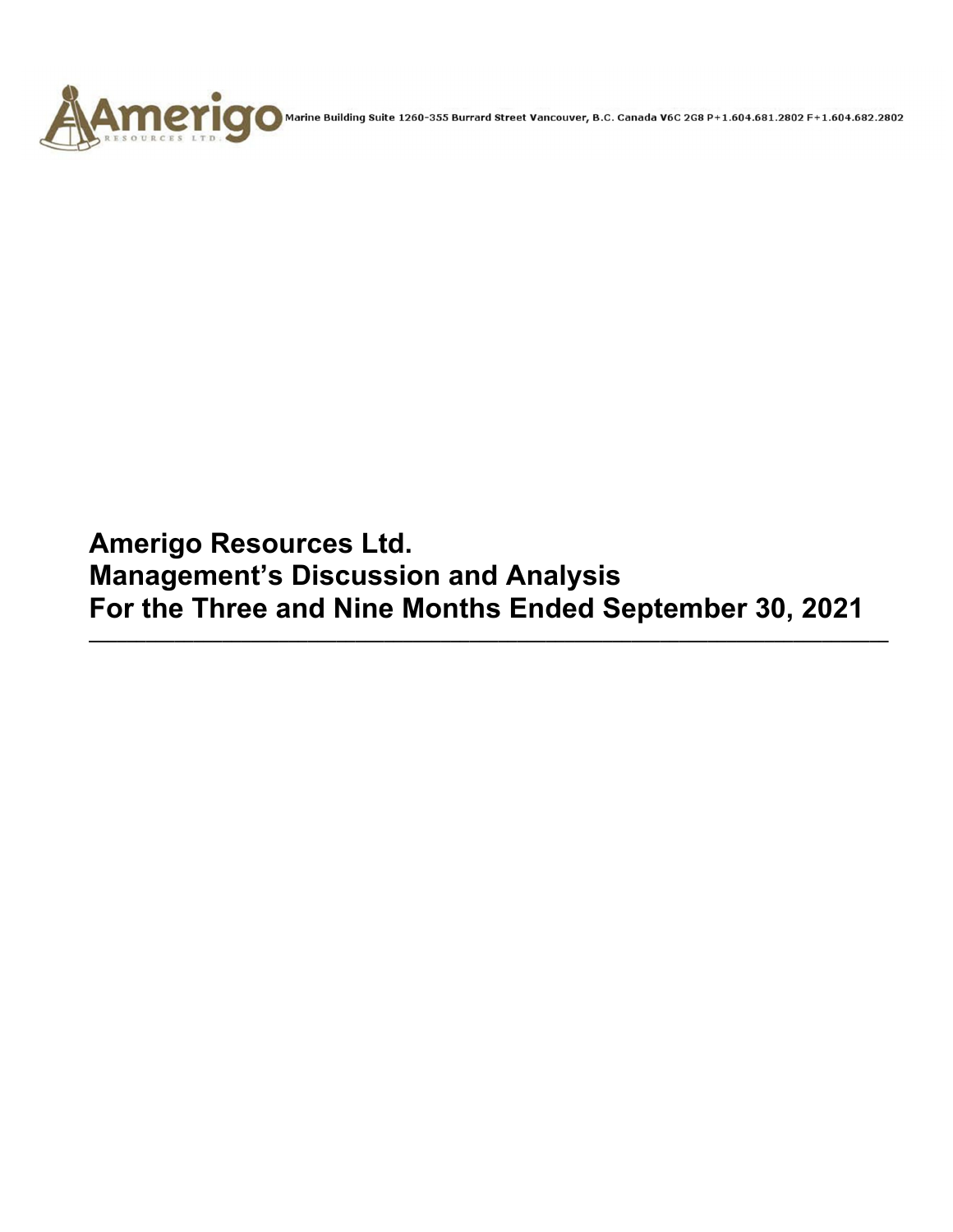This Management's Discussion & Analysis ("MD&A") has the following sections:

- 1. **About Amerigo**  An executive summary of Amerigo's business and long-term contractual relationship with Corporación Nacional del Cobre de Chile ("Codelco")'s El Teniente Division ("DET")…(PAGE 3)
- 2. **Purpose of MD&A and Identification of Non-IFRS Measures**  Information on accounting principles and other background factors to facilitate the understanding of this MD&A and related consolidated financial statements... (PAGE 3)
- 3. **Quarterly Headlines** A summary of key operating and financial metrics during the three months ended September 30, 2021 ("Q3-2021) and as at September 30, 2021…(PAGE 4)
- 4. **Five-Quarter Financial Results and Summary Cash Flow Information**  A summary of financial results and uses and sources of cash presented on a quarterly basis for the most recent five reporting quarters...(PAGE 6)
- 5. **Operating Results** An analysis of production results for Q3-2021 compared to the three months ended September 30, 2020 ("Q3-2020")…(PAGE 7)
- 6. **Financial Results**  An analysis of financial performance during Q3-2021 compared to Q3-2020 and the nine months ended September 30, 2021 ("YTD-2021") and the nine months ended September 30, 2020 ("YTD-2020")… (PAGE 9)
- 7. **Comparative Periods** A summary of financial data for the most recent eight reporting quarters… (PAGE 14)
- 8. **Financial Position and Borrowings**  A review of cash flow components, summary of borrowings and analysis of financial position as at September 30, 2021… (PAGE 15)
- 9. **Agreement with Codelco's DET** A summary of contractual arrangements with Codelco's DET… (PAGE 17)
- 10. **Other MD&A Requirements** –Transactions with related parties, critical accounting estimates & judgements, internal controls over financial reporting, commitments and cautionary statement on forward looking information…(PAGE 18)

#### **THIS DOCUMENT CONTAINS FORWARD-LOOKING STATEMENTS. REFER TO THE CAUTIONARY LANGUAGE UNDER THE HEADING "CAUTIONARY STATEMENT ON FORWARD-LOOKING INFORMATION" (PAGE 21).**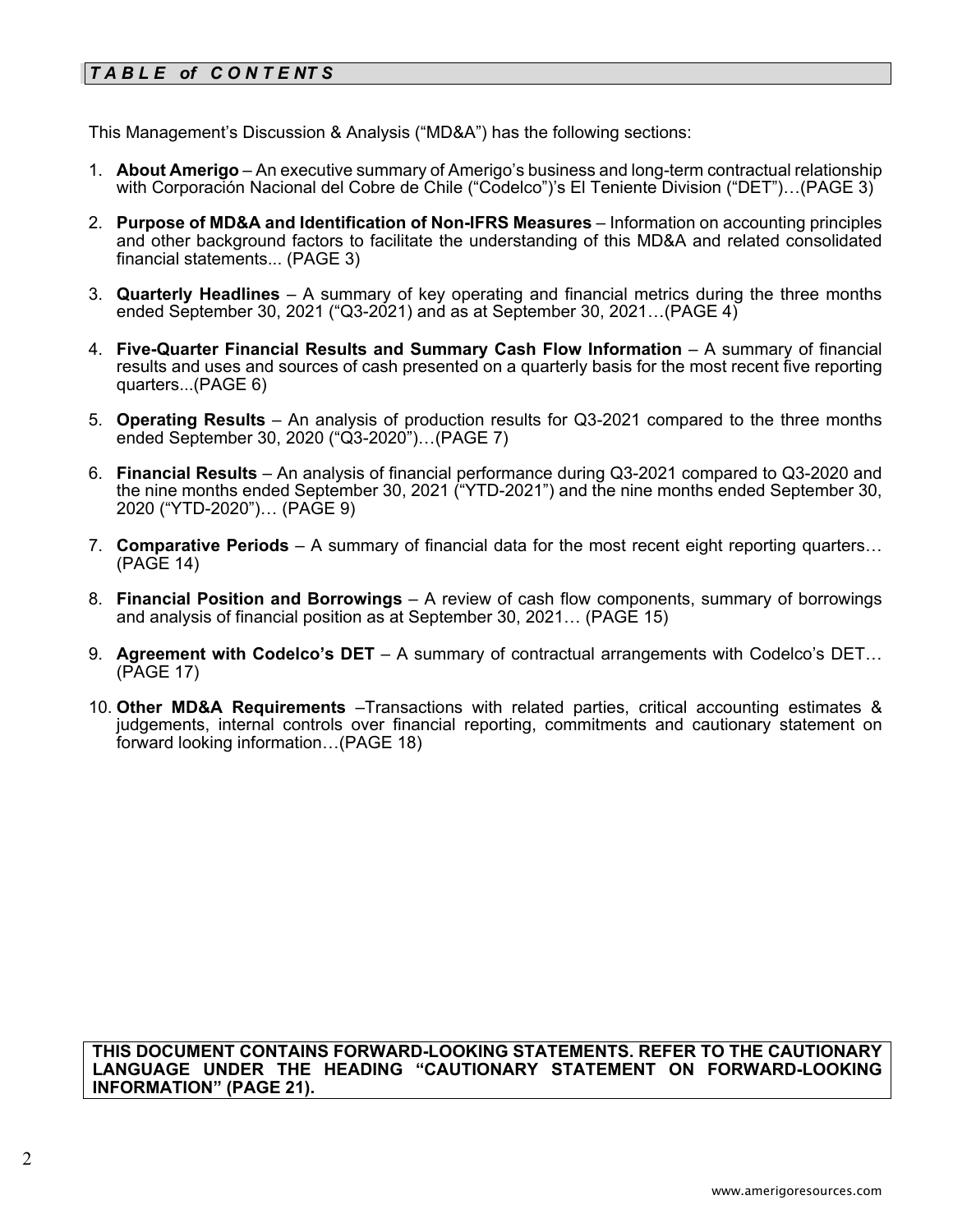#### **ABOUT AMERIGO**

Amerigo Resources Ltd. ("Amerigo") owns a 100% interest in Minera Valle Central S.A. ("MVC"), a producer of copper and molybdenum concentrates. MVC, located in Chile, has a long-term contract with Codelco's DET to process fresh and historic tailings from El Teniente. El Teniente, in production since 1905, is the world's largest underground copper mine. Refer to Agreements with Codelco's DET (page 17).

MVC currently operates under a tolling agreement with DET and title to the copper concentrates produced by MVC remains with DET. MVC earns copper tolling revenue, calculated as the gross value of copper produced at applicable market prices net of notional items, which include treatment and refining charges, DET copper royalties and transportation costs.

Molybdenum concentrates produced at MVC are sold under sales agreement with Chile's Molibdenos y Metales S.A. ("Molymet") and Glencore Chile SpA ("Glencore").

Amerigo's shares are listed for trading on the Toronto Stock Exchange ("TSX") and traded in the United States on the OTCQX.

#### **PURPOSE OF MD&A AND IDENTIFICATION OF NON-IFRS MEASURES**

This MD&A of the results of operations and financial position of Amerigo together with its subsidiaries (collectively, the "Company"), is prepared as of November 3, 2021.

It should be read in conjunction with Amerigo's condensed interim consolidated financial statements and related notes for the three and nine months ended September 30, 2021, and the audited consolidated financial statements and related notes for the year ended December 31, 2020.

Amerigo's interim financial statements are reported in accordance with International Financial Reporting Standards ("IFRS") issued by the International Accounting Standards Board ("IASB") as applicable to interim financial reporting. The financial data in this MD&A is derived from Amerigo's financial statements, except non-IFRS measures which are indicated as such.

Our objective in preparing this MD&A is to help the reader understand the factors affecting the Company's current and future financial performance.

#### **Non-IFRS Measures**

In this MD&A we refer to the terms "cash cost" and "total cost", which are performance measures commonly used in the mining industry that are not defined under IFRS. Cash cost is the aggregate of smelting and refining charges, tolling/production costs net of inventory adjustments and administration costs, net of byproduct credits. Cash cost per pound produced is based on pounds of copper produced and is calculated by dividing cash cost over the number of pounds of copper produced. Total cost is equal to the aggregate of cash cost, DET notional copper royalties and DET molybdenum royalties, and depreciation. Another non-IFRS measure used by the Company is "operating cash flow before changes in non-cash working capital". This is calculated by adding back the decrease or subtracting the increase in changes in non-cash working capital to or from cash provided by (used in) operating activities. A tabular reconciliation of cash provided by operating activities and operating cash flow before changes in non-cash working capital in Q3-2021, Q3- 2020, YTD-2021 and YTD-2020 is available on page 7.

These non-IFRS performance measures are included in this MD&A because they provide key performance measures used by management to monitor operating performance, assess corporate performance, and to plan and assess the overall effectiveness and efficiency of Amerigo's operations. These performance measures are not standardized financial measures under IFRS and, therefore, amounts presented may not be comparable to similar financial measures disclosed by other issuers. These performance measures should not be considered in isolation as a substitute for measures of performance in accordance with IFRS.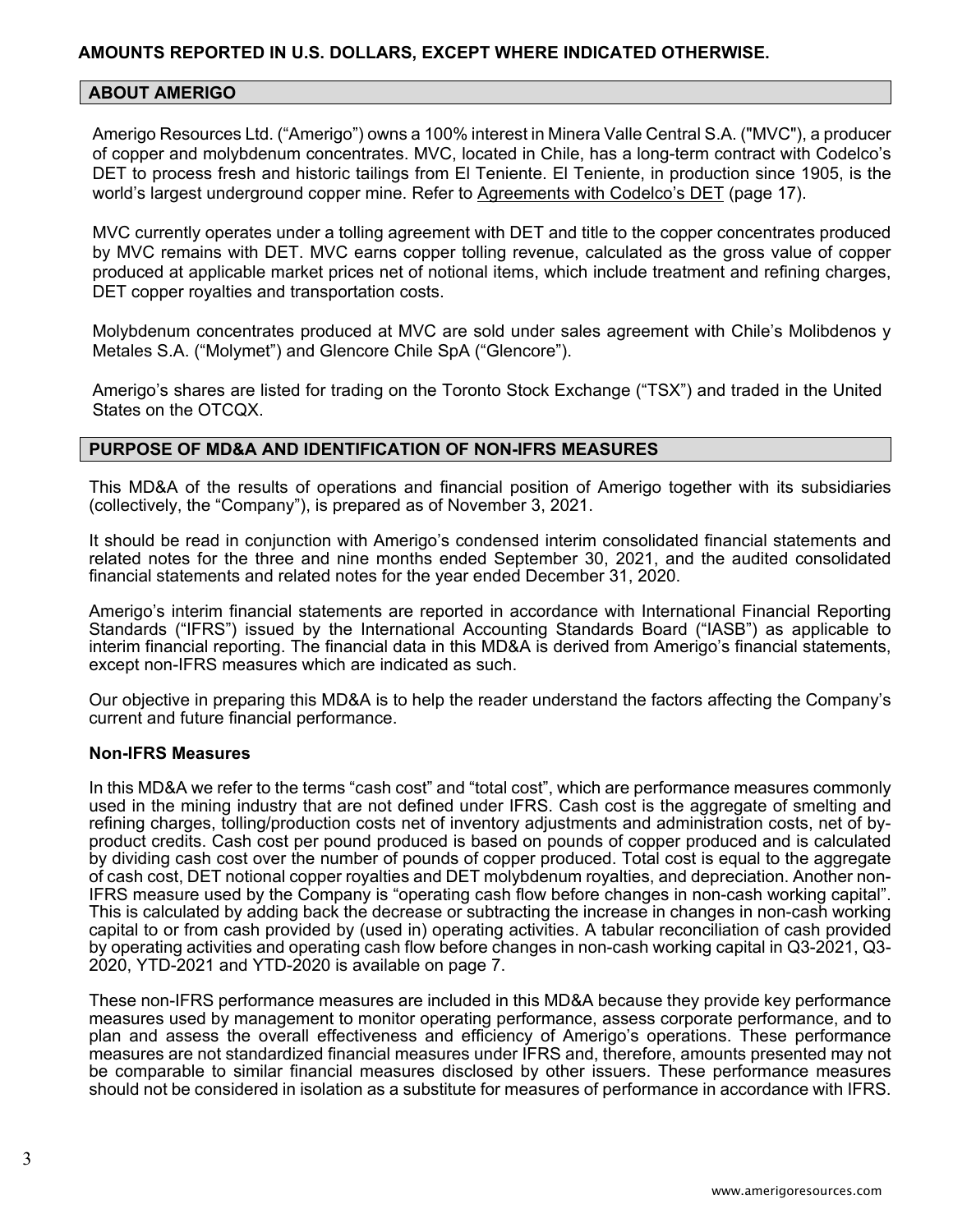A tabular reconciliation of cash and total costs to tolling and production costs in Q3-2021 and Q3-2020 is available on page 12.

## **QUARTERLY HEADLINES**

| Key performance metrics                               | Q3-2021 | Q3-2020 | Change    |       |
|-------------------------------------------------------|---------|---------|-----------|-------|
|                                                       |         |         | \$        | $\%$  |
| Copper produced (million pounds) <sup>1</sup>         | 16.0    | 14.7    | 1.3       | 9%    |
| Copper delivered (million pounds) <sup>1</sup>        | 16.9    | 15.0    | 1.9       | 13%   |
| Revenue (\$ thousands) $^2$                           | 48,132  | 37,555  | 10,577    | 28%   |
| DET notional copper royalties (\$ thousands)          | 20,594  | 9,839   | 10,755    | 109%  |
| Tolling and production costs (\$ thousands)           | 33,940  | 28,572  | 5,368     | 19%   |
| Gross profit (\$ thousands)                           | 14,192  | 8,983   | 5,209     | 58%   |
| Net income (\$ thousands)                             | 8,420   | 5,388   | 3,032     | 56%   |
| Earnings per share                                    | 0.05    | 0.03    | 0.02      | 67%   |
| Earnings per share (Cdn\$)                            | 0.06    | 0.04    | 0.02      | 50%   |
| Operating cash flow before change in non-cash         |         |         |           |       |
| working capital (\$ thous ands) $3$                   | 14,067  | 10,738  | 3,329     | 31%   |
| Cash flow paid for plant and equipment (\$ thousands) | (6,022) | (540)   | (5,482)   | 1015% |
| Cash and cash equivalents (\$ thousands)              | 64,945  | 10,471  | 54,474    | 520%  |
| Restricted cash (\$ thousands)                        | 6,441   |         | 6,441     | 100%  |
| Borrowings (\$ thousands) <sup>4</sup>                | 36,053  | 53,261  | (17, 208) | (32%) |
| MVC's copper price $($/lb)^5$                         | 4.23    | 3.04    | 1.19      | 39%   |
| MVC's molybdenum price (\$lb) <sup>6</sup>            | 18.19   | 7.37    | 10.82     | 147%  |

Notes:

1 Copper production conducted under a tolling agreement with DET.<br>2 Revenue reported net of notional items (smelting and refining charges, DET notional copper royalties and transportation

costs).<br>3 A non-IFRS measure.<br>4 At September 30, 2021, comprised of short and long-term portions of \$9.2 and \$26.8 million, respectively.

<sup>5</sup> MVC's copper price is the average notional copper price for the period, before smelting and refining, DET notional copper royalties, transportation costs and settlement adjustments to prior period sales.<br><sup>6</sup> MVC's molybdenum price is the average realized molybdenum price in the period, before roasting charges and settlement

adjustments to prior period sales.

## **Amerigo reported quarterly net income of \$8.4 million**

- Q3-2021 net income increased to \$8.4 million (Q3-2020: \$5.4 million) due to higher production and higher metal prices.
- Q3-2021 earnings per share ("EPS") was \$0.05 (Cdn\$0.06) (Q3-2020: \$0.03 (Cdn\$0.04)).
- The Company generated operating cash flow before changes in non-cash working capital (a non-IFRS measure) of \$14.1 million in Q3-2021 (Q3-2020: \$10.7 million). Quarterly net operating cash flow was \$25.4 million (Q3-2020: \$15.4 million).

## **MVC produced 16.0 million pounds of copper during Q3-2021 at a cash cost of \$1.62 per pound**

- Q3-2021 production was 16.0 million pounds of copper (Q3-2020: 14.7 million pounds) including 7.4 million pounds from Cauquenes (Q3-2020: 8.0 million pounds) and 8.6 million pounds from fresh tailings (Q3-2020: 6.7 million pounds).
- Molybdenum production in Q3-2021 was 0.3 million pounds (Q3-2020: 0.4 million pounds).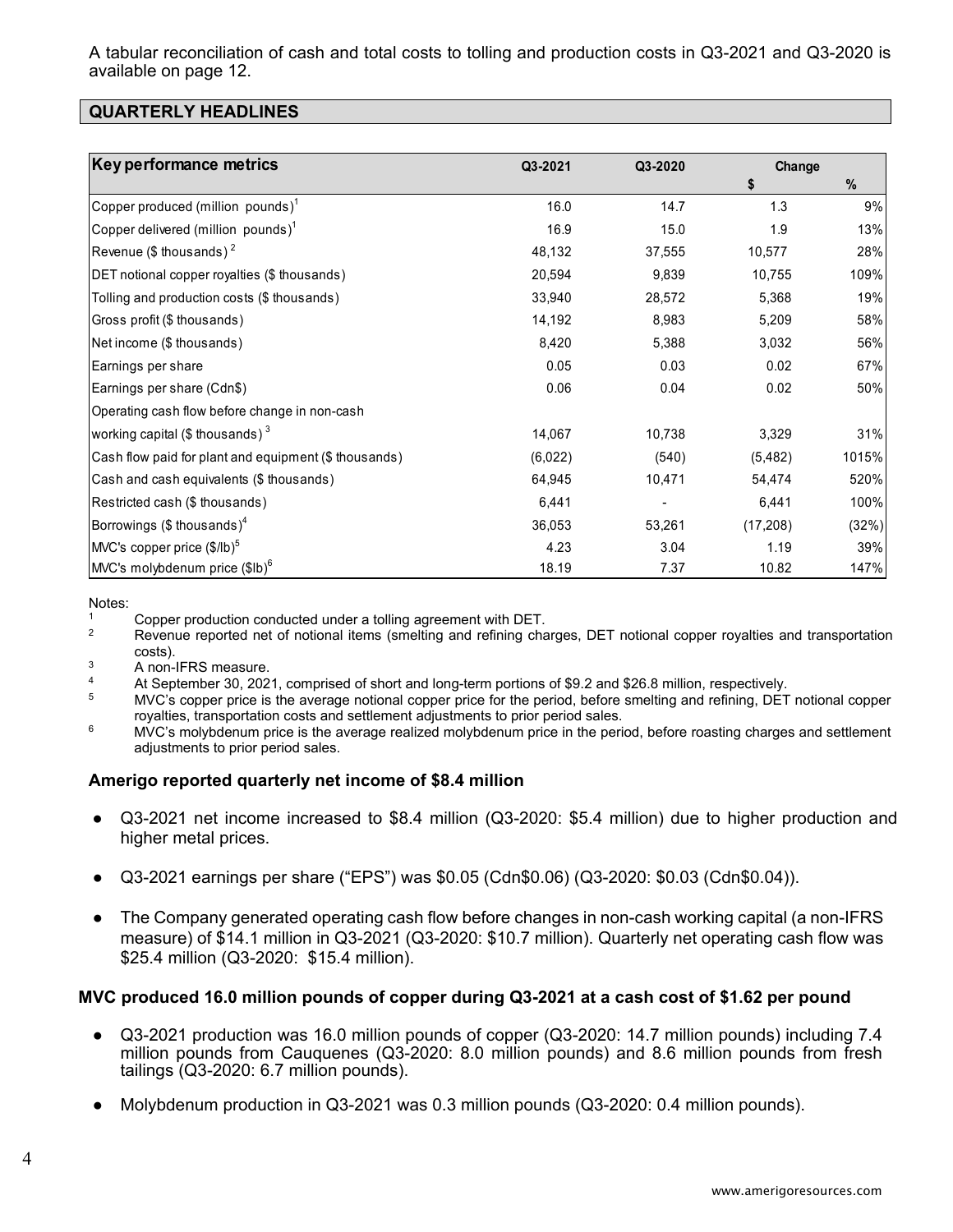- Q3-2021 cash cost (a non-IFRS measure, page 12) decreased 10% to \$1.62 per pound ("/lb") (Q3-2020: \$1.80/lb).
- Q3-2021 total cost (a non-IFRS measure, page 12) increased to \$3.24/lb (Q3-2020: \$2.78/lb), due mostly to an increase of \$0.66/lb in DET notional royalties from higher metal prices.

#### **MVC's average copper price in Q3-2021 was \$4.23/lb**

- In Q3-2021, MVC's average quarterly copper price was \$4.23/lb, 39% higher than the Q3-2020 average quarterly copper price of \$3.04/lb. MVC's average quarterly molybdenum price was \$18.19/lb, 147% higher than the Q3-2020 average quarterly price of \$7.37/lb.
- Revenue during Q3-2021 was \$48.1 million (Q3-2020: \$37.6 million), including copper tolling revenue of \$42.5 million (Q3-2020: \$35.5 million) and molybdenum revenue of \$5.6 million (Q3-2020: \$2.1 million).
- Copper tolling revenue is calculated from MVC's gross value of copper produced during Q3-2021 of \$72.0 million (Q3-2020: \$44.3 million) and negative fair value adjustments to settlement receivables of \$2.9 million (Q3-2020: positive fair value adjustments of \$5.9 million), less notional items including DET royalties of \$20.6 million (Q3-2020: \$9.8 million), smelting and refining of \$5.5 million (Q3-2020: \$4.4 million) and transportation of \$0.5 million (Q3-2020: \$0.5 million). The Q3-2021 settlement adjustments included \$2.4 million in negative settlement adjustments in respect of Q2-2021 production, which are final adjustments.
- The Company's financial performance is very sensitive to changes in copper prices. MVC's Q3-2021 provisional copper price was \$4.23/lb, and final prices for July, August, and September sales will be the average London Metal Exchange ("LME") prices for October, November, and December, respectively. A 10% increase or decrease from the \$4.23/lb provisional price used on September 30, 2021 would result in a \$7.2 million change in revenue in Q4-2021 in respect of Q3-2021 production.

#### **On September 30, 2021, cash and restricted cash balance was \$71.4 million, with working capital of \$21.6 million**

- On September 30, 2021, the Company held cash and cash equivalents of \$64.9 million (December 31, 2020: \$14.1 million), restricted cash of \$6.4 million (December 31, 2020: \$nil) and had working capital of \$21.6 million (December 31, 2020: working capital deficiency of \$6.1 million).
- With the improved cash balance and financial flexibility at September 30, 2021, Amerigo commenced a substantial issuer bid to purchase for cancellation from Amerigo shareholders who choose to participate up to Cdn\$25 million in value of its common shares. Amerigo also reached a decision to reinstate the declaration and payment of steady dividends on a quarterly basis commencing in Q4- 2021 (see **Subsequent Events**).

#### **COVID-19 effect on financial results and ongoing uncertainty**

- In March 2020, the World Health Organization declared a global pandemic related to COVID-19. The current and expected impacts from the pandemic on the global economy are anticipated to be far reaching. To date, there has been significant volatility in stock markets, commodity and foreign exchange markets and the global movement of people and some goods has become restricted. There is significant ongoing uncertainty surrounding COVID-19 and the extent and duration of the impact that it may have on the demand and on the market prices of copper and molybdenum, supply chains, and on global financial markets.
- The Company's financial results were substantially impacted during the first half of 2020 as a result of lower copper prices. Commodity market fluctuations resulting from COVID-19 may impact the Company's financial results and liquidity.
- MVC has not experienced production interruptions or significant disruption to its supply chain because of the COVID-19 global pandemic.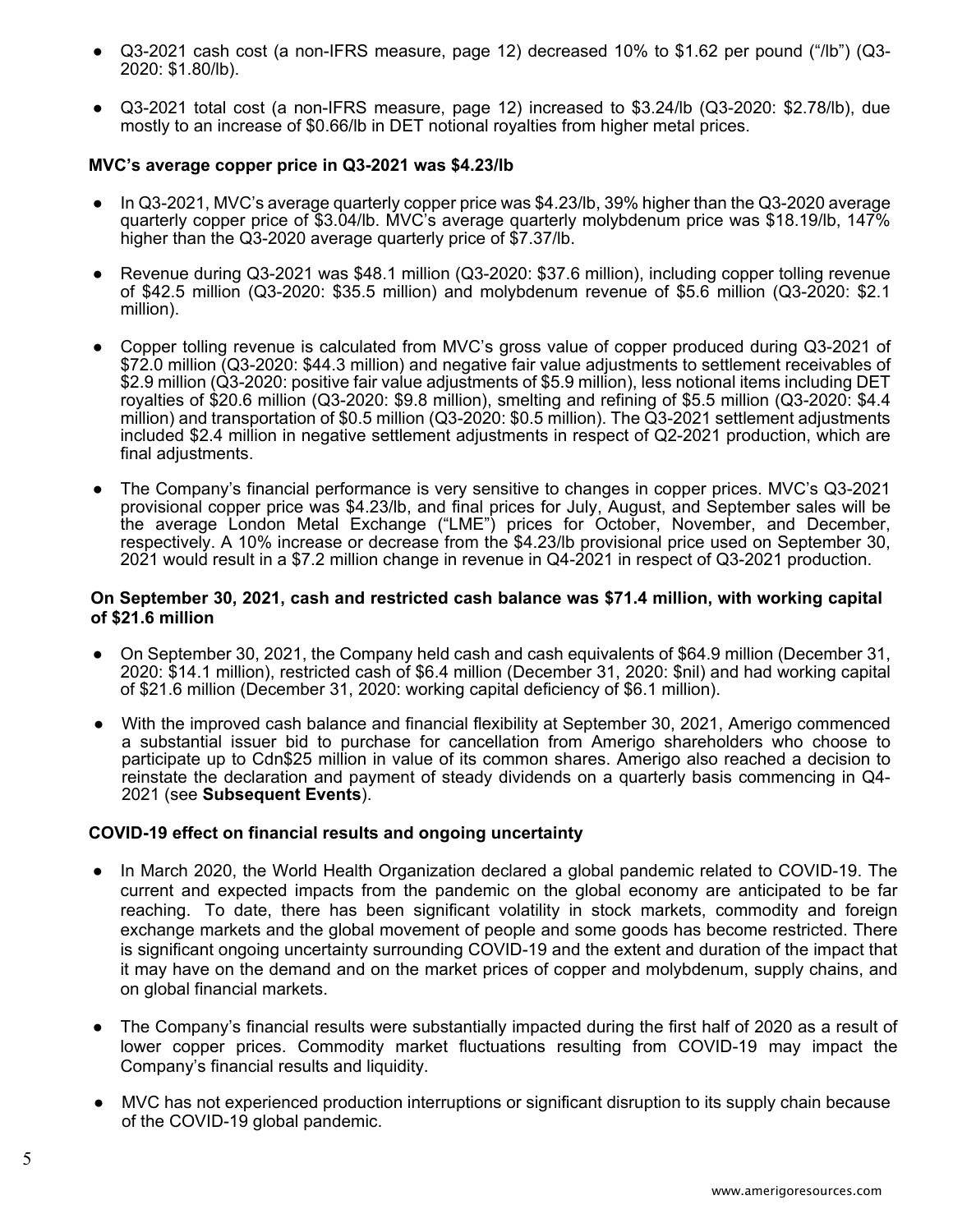● Refer to Cautionary Statement on Forward Looking Information (page 21).

## **SUMMARY OF FINANCIAL RESULTS Q3-2021 TO Q3-2020**

|                                                              | Q3-2021   | Q2-2021   | Q1-2021<br>\$ | Q4-2020<br>\$ | Q3-2020   |
|--------------------------------------------------------------|-----------|-----------|---------------|---------------|-----------|
|                                                              | \$        | \$        |               |               | \$        |
| Copper production, million pounds 1                          | 15.988    | 14.987    | 15.501        | 16.449        | 14.685    |
| Copper deliveries, million pounds 1                          | 16.903    | 15.133    | 15.109        | 15.904        | 14.963    |
| MVC's copper price (\$/lb)                                   | 4.23      | 4.37      | 4.08          | 3.52          | 3.04      |
| Financial results (\$ thousands)                             |           |           |               |               |           |
| Revenue                                                      |           |           |               |               |           |
| Gross value of copper produced                               | 72,001    | 66,634    | 58,143        | 56,015        | 44,306    |
| Adjustments to fair value of settlement receivables          | (2, 867)  | 4,758     | 8,530         | 5,346         | 5,937     |
|                                                              | 69,134    | 71,392    | 66,673        | 61,361        | 50,243    |
| Notional items deducted from gross value of copper produced: |           |           |               |               |           |
| DET royalties - copper                                       | (20, 594) | (20, 183) | (15, 991)     | (12, 355)     | (9,839)   |
| Smelting and refining                                        | (5, 499)  | (4,944)   | (4, 762)      | (4,905)       | (4, 480)  |
| Transportation                                               | (520)     | (524)     | (519)         | (511)         | (478)     |
| Copper tolling revenue                                       | 42,521    | 45,741    | 45,401        | 43,590        | 35,446    |
| Molybdenum and other revenue                                 | 5,611     | 4,762     | 3,506         | 3,598         | 2,109     |
|                                                              | 48,132    | 50,503    | 48,907        | 47,188        | 37,555    |
| Tolling and production costs                                 |           |           |               |               |           |
| Tolling and production costs                                 | (27, 212) | (25, 289) | (23, 834)     | (25, 376)     | (22, 587) |
| Depreciation and amortization                                | (4, 325)  | (4, 321)  | (4,376)       | (4, 350)      | (4,270)   |
| Administration                                               | (1,288)   | (1, 175)  | (1,262)       | (1, 227)      | (1, 448)  |
| DET royalties - molybdenum                                   | (1, 115)  | (591)     | (557)         | (506)         | (267)     |
|                                                              | (33,940)  | (31, 376) | (30, 029)     | (31, 459)     | (28, 572) |
| Gross profit                                                 | 14,192    | 19,127    | 18,878        | 15,729        | 8,983     |
| Other expenses                                               |           |           |               |               |           |
| Derivative to related parties including                      |           |           |               |               |           |
| changes in fair value                                        | (85)      | 8         | (377)         | (1, 359)      | (303)     |
|                                                              |           |           |               |               |           |
| Salaries, management and professional fees                   | (614)     | (548)     | (758)         | (950)         | (457)     |
| Office and general expenses                                  | (205)     | (186)     | (401)         | (88)          | (115)     |
| Share-based payment compensation                             | (188)     | (188)     | (89)          | (43)          | (32)      |
|                                                              | (1,007)   | (922)     | (1, 248)      | (1,081)       | (604)     |
| Foreign exchange (loss) gain                                 | (460)     | (129)     | (489)         | 1,013         | (86)      |
| Loss on inventory adjustments                                |           |           |               | (2,376)       |           |
| Writedown of obsolete equipment and supplies                 | (9)       | (86)      | (749)         |               |           |
| Other gains (losses)                                         | 15        | 69        | 26            | (1)           | 71        |
|                                                              | (454)     | (146)     | (1, 212)      | (1, 364)      | (15)      |
|                                                              | (1, 546)  | (1,060)   | (2, 837)      | (3,804)       | (922)     |
| Operating profit                                             | 12,646    | 18,067    | 16,041        | 11,925        | 8,061     |
| Finance expense                                              | (1, 102)  | (2, 136)  | (856)         | (719)         | (784)     |
| Income before income tax                                     | 11,544    | 15,931    | 15,185        | 11,206        | 7,277     |
| Income tax expense                                           | (3, 124)  | (4, 345)  | (4, 260)      | (2,899)       | (1,889)   |
| Net income                                                   | 8,420     | 11,586    | 10,925        | 8,307         | 5,388     |
|                                                              |           |           |               |               |           |
| Earnings per share - basic                                   | 0.05      | 0.06      | 0.06          | 0.05          | 0.03      |
| Earnings per share - diluted                                 | 0.05      | 0.06      | 0.06          | 0.04          | 0.03      |
| Unit tolling and production costs                            | 2.01      | 2.07      | 1.99          | 1.98          | 1.91      |
| Cash cost (\$/lb) <sup>2</sup>                               | 1.62      | 1.81      | 1.88          | 1.65          | 1.80      |
| Total cost $($/lb)^2$                                        | 3.24      |           |               | 2.70          | 2.78      |
|                                                              |           | 3.49      | 3.23          |               |           |
| Uses and sources of cash (\$thousands)                       |           |           |               |               |           |
| Operating cash flow before non-cash working capital changes  | 14,067    | 17,067    | 20,040        | 19,757        | 10,738    |
| Net cash from operating activities                           | 25,382    | 21,902    | 28,136        | 4,639         | 15,384    |
| Cash (used in) from investing activities                     | (6,022)   | (839)     | 3,289         | (977)         | (540)     |
| Cash used in financing activities                            | (2, 156)  | (10, 574) | (6, 892)      | (446)         | (5,030)   |
| Ending cash and cash equivalents                             | 64,945    | 48,909    | 38,643        | 14,085        | 10,471    |
| Ending restricted cash                                       | 6,441     | 4,200     |               |               |           |

Notes:

- $1$  Includes production from fresh tailings and Cauquenes tailings.<br>  $2$  Operating cash flow before non-cash working capital changes
- 2 Operating cash flow before non-cash working capital changes, cash and total costs are non-IFRS measures. Refer to page 7 for the basis of reconciliation of operating cash flow before non-cash working capital and net cash provided by operating activities and page 12 for the basis of reconciliation of cash and total cost to tolling and production costs.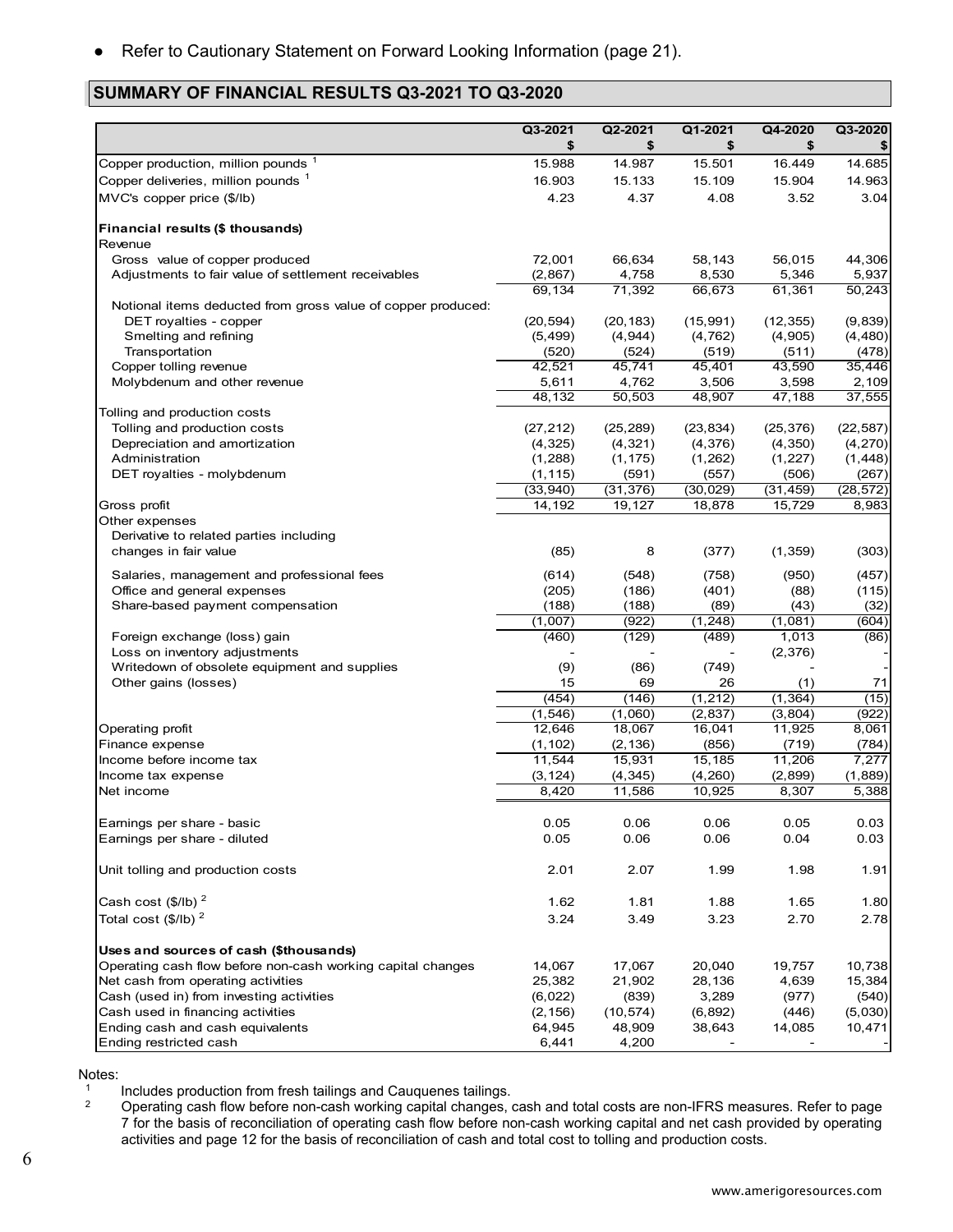A discussion on key quarterly variances (revenue and tolling and production costs) can be found on pages 14 and 15.

A reconciliation of operating cash flow before non-cash working capital and net cash provided by operating activities in Q3-2021, Q3-2020, YTD-2021, and YTD-2020 is presented below:

| Q3-2021  | Q3-2020 | <b>YTD-2021</b> | <b>YTD-2020</b> |
|----------|---------|-----------------|-----------------|
|          |         |                 |                 |
| 25.382   | 15.384  | 75.420          | 15,138          |
|          |         |                 |                 |
| (11,315) | (4,646) | (24, 742)       | (5, 747)        |
| 14.067   | 10.738  | 50.678          | 9,391           |
|          |         |                 |                 |

#### **OPERATING RESULTS**

Copper production in Q3-2021 was 16.0 million pounds (Q3-2020: 14.7 million pounds) and copper deliveries were 16.9 million pounds (Q3-2020: 15.0 million pounds).

During Q3-2021 and Q4-2021, MVC undertook its annual plant maintenance shutdown, completely halting 1 day during October 2021. The maintenance shutdown was completed successfully and on schedule. A total of 1,390 maintenance tasks and projects were completed. In 2020, the annual plant maintenance shutdown was completed in the first quarter.

Despite the maintenance shutdown, production from fresh tailings increased to 8.6 million pounds of copper in Q3-2021 (Q3-2020: 6.7 million pounds), due to higher throughput and higher grade. Recovery from fresh tailings was 22.3% in Q3-2021 (Q3-2020: 20.3%). During the quarter, MVC completed a series of planned plant optimizations aimed at processing a higher throughput of fresh tailings without sacrificing recovery. Production from fresh tailings in Q3-2021 accounted for 54% of production.

Given the higher volume of fresh tailings coming to the MVC plant, processing volume from Cauquenes at an average of 52,981 tonnes per day ("TPD") was lower than in Q3-2020, which had an average of 55,216 TPD. Copper grade from Cauquenes was slightly lower than in Q3-2020 as was the case with recoveries from Cauquenes.

MVC's average plant availability during Q3-2021 was 97.63%.

MVC's operations continued through Q3-2021 without any significant disruptions due to COVID-19.

At the end of Q3-2021, MVC had water reserves of 7.7 million cubic meters in Colihues. Amerigo believes that this level of water reserves is sufficient to ensure MVC's planned operations into 2022. MVC continues to assess its mid and long-term water supply risk, particularly given persistent drought conditions in Central Chile.

Molybdenum production during Q3-2021 was 0.3 million pounds (Q3-2020: 0.4 million pounds).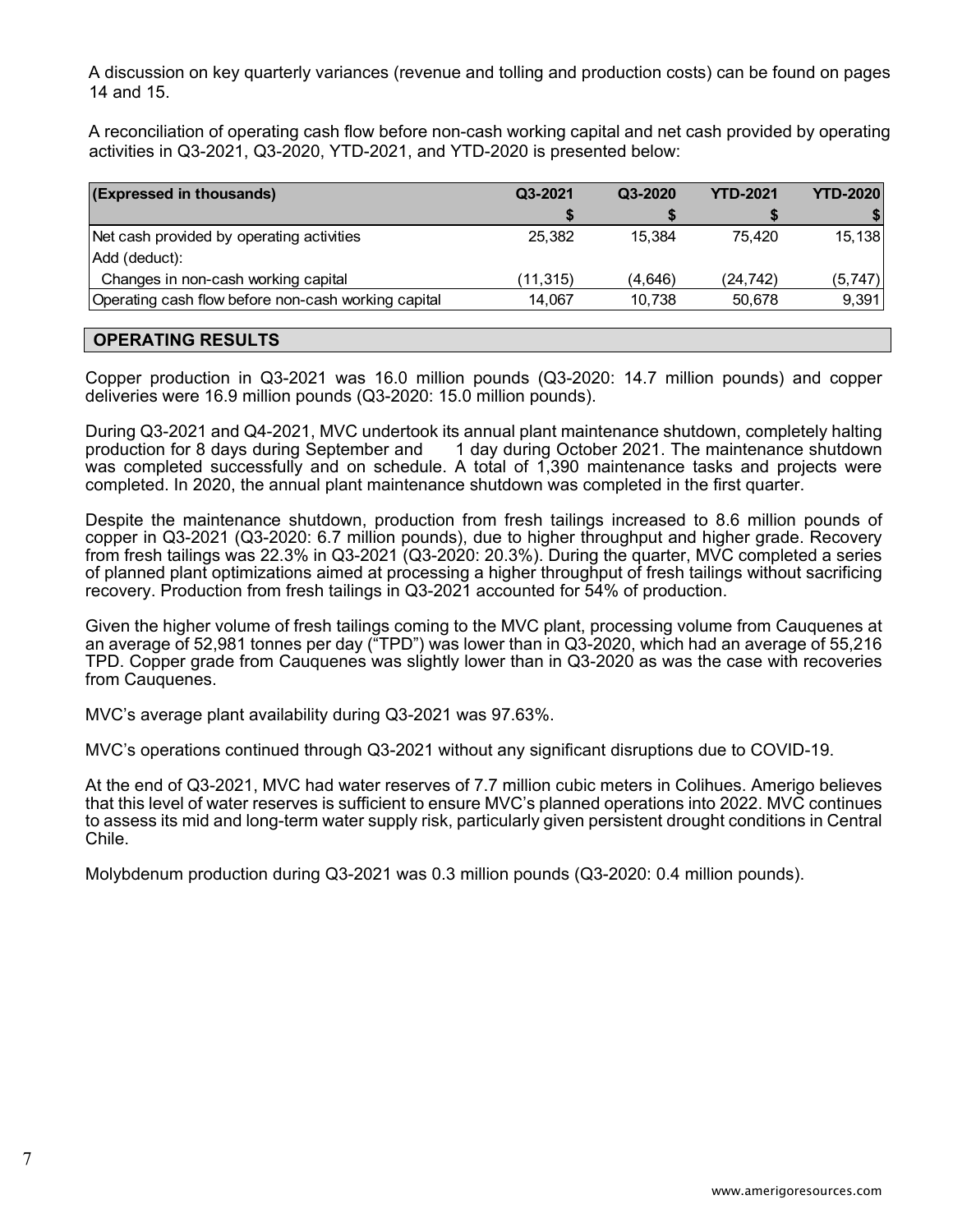Production results for Q3-2021 and Q3-2020 are included below:

| <b>PRODUCTION</b>                 | Q3-2021    | Q3-2020    |
|-----------------------------------|------------|------------|
| <b>FRESH TAILINGS</b>             |            |            |
| Tonnes per day                    | 137,650    | 119,285    |
| Operating days                    | 84         | 92         |
| Tonnes processed                  | 11,562,611 | 10,974,235 |
| Copper grade (%)                  | 0.152%     | 0.136%     |
| Copper recovery                   | 22.3%      | 20.3%      |
| Copper produced (M lbs)           | 8.62       | 6.68       |
| <b>CAUQUENES TAILINGS</b>         |            |            |
| Tonnes per day                    | 52,981     | 55,216     |
| Operating days                    | 81         | 79         |
| Tonnes processed                  | 4,267,203  | 4,362,040  |
| Copper grade (%)                  | 0.238%     | 0.245%     |
| Copper recovery                   | 33.0%      | 34.0%      |
| Copper produced (M lbs)           | 7.37       | 8.00       |
| <b>COPPER</b>                     |            |            |
| Total copper produced (M lbs)     | 15.99      | 14.68      |
| <b>IMOLYBDENUM</b>                |            |            |
| Total molybdenum produced (M lbs) | 0.32       | 0.37       |

## **2021 Production and Cash Cost Outlook**

Amerigo's 2021 annual copper production is trending over its original guidance of 61.0 million pounds of copper. Annual molybdenum production is expected to be closer to 1.3 million pounds of molybdenum, compared to an original guidance of 1.5 million pounds. Annual cash cost is currently expected to be \$1.79/lb, in line with to the Company's original annual cash cost guidance.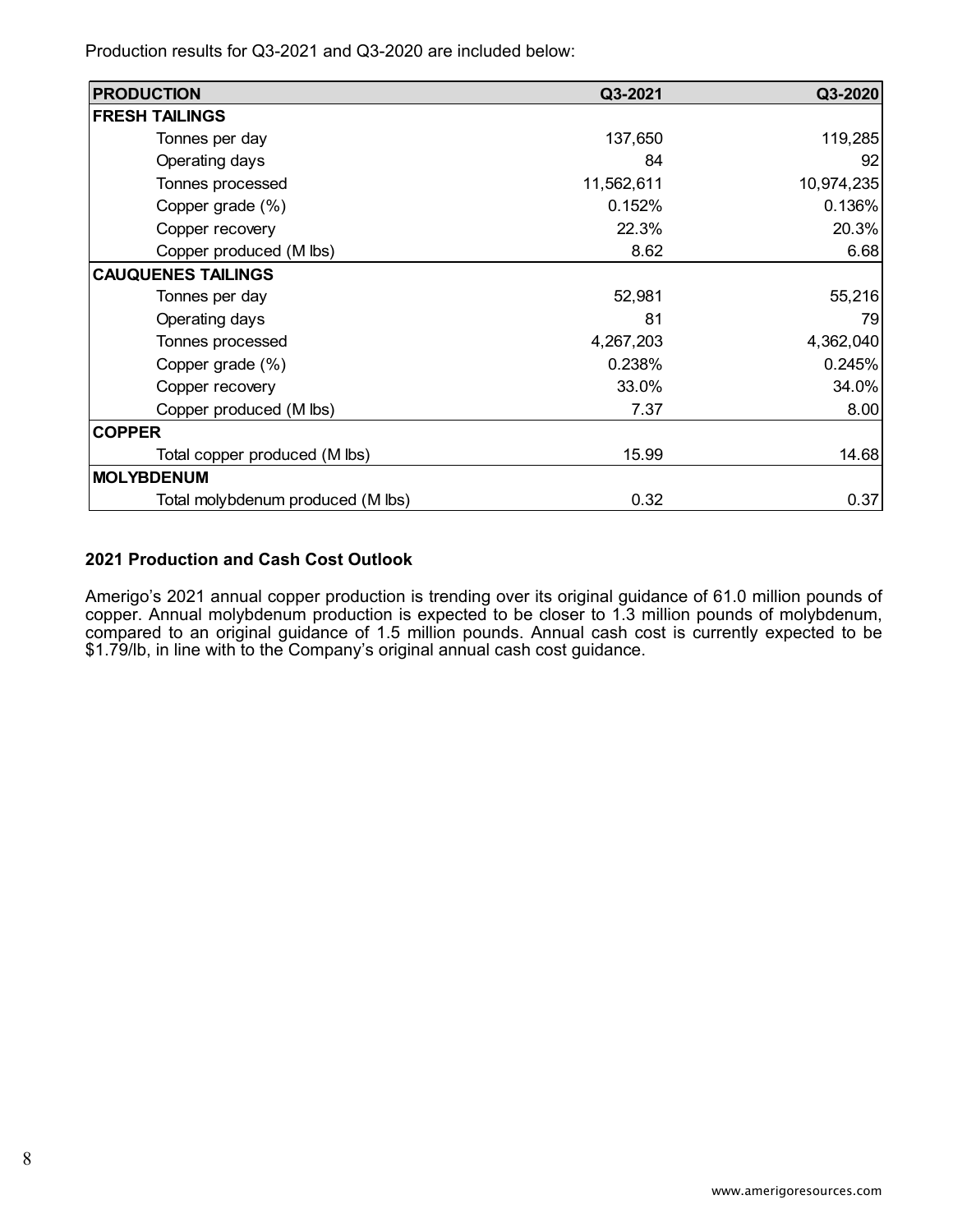### **FINANCIAL RESULTS – Q3-2021**

Net income in Q3-2021 was \$8.4 million (Q3-2020: \$5.4 million), due to higher production and higher metal prices.

### **Revenue**

Revenue in Q3-2021 was \$48.1 million (Q3-2020: \$37.6 million).

| (Expressed in thousands)                                     | Q3-2021   | Q3-2020  |
|--------------------------------------------------------------|-----------|----------|
|                                                              | \$        |          |
| Average LME copper price per pound                           | 4.25      | 2.96     |
|                                                              |           |          |
| Gross value of copper produced <sup>1</sup>                  | 72,001    | 44,306   |
| Adjustments to fair value of settlement receivables          | (2,867)   | 5,937    |
|                                                              | 69,134    | 50,243   |
| Notional items deducted from gross value of copper produced: |           |          |
| DET royalties - copper                                       | (20, 594) | (9, 839) |
| Smelting and refining charges                                | (5, 499)  | (4, 480) |
| Transportation                                               | (520)     | (478)    |
| Copper tolling revenue                                       | 42,521    | 35,446   |
| Molybdenum revenue                                           | 5,611     | 2,109    |
| Revenue                                                      | 48,132    | 37,555   |
|                                                              |           |          |
| MVC's copper price (\$/lb) <sup>2</sup>                      | 4.23      | 3.04     |
| MVC's molybdenum price (\$/lb)                               | 18.19     | 7.37     |

Notes:

- 1. Of the \$2.9 million in adjustments to fair value of settlement receivables, \$0.5 million are provisional adjustments in respect of Q3-2021 sales and \$2.4 million are final adjustments in respect of Q2-2021 sales (Q3-2020: positive adjustments of \$1.2 million were in respect of Q3-2020 sales and positive settlement adjustments of \$4.7 million were in respect of Q2-2020).
- 2. MVC's copper price is the gross copper selling price after taking into account the same quarter sales settlement adjustments. Therefore, this amount can vary from the average LME copper price per pound.

MVC produces copper concentrates under a tolling agreement with DET. Title to the copper concentrates produced by MVC is retained by DET and MVC earns tolling revenue, calculated as the gross value of copper produced at applicable market prices, plus or minus adjustments to the fair value of settlement receivables, net of notional items (DET copper royalties, treatment and refining charges and transportation costs).

Copper revenue is billed weekly based on the tolling activity of the preceding week, which is measured by the production of copper concentrates. Additional billings are done on a monthly basis based on the tolling activity for the full month, less weekly billings, and to bill for pricing term differences, as disclosed in the following paragraph.

MVC's compensation is determined in accordance with annual industry benchmarks for pricing terms and smelting and refining charges. In 2021, it is based on the average LME copper price for the third month following delivery of copper concentrates produced under the tolling agreement (M+3). Accordingly, final pricing for copper produced by MVC is determined based on the average LME copper price of the third month following delivery of copper, and final prices for July, August, and September sales will be the average LME prices for October, November, and December respectively. This variable difference gives rise to a derivative, changes in the fair value of which are recognized in revenue as settlement receivables.

At September 30, 2021, the provisional copper price used by MVC was \$4.23/lb. Financial performance is very sensitive to changes in copper prices. For example, a 10% increase or decrease from the \$4.23/lb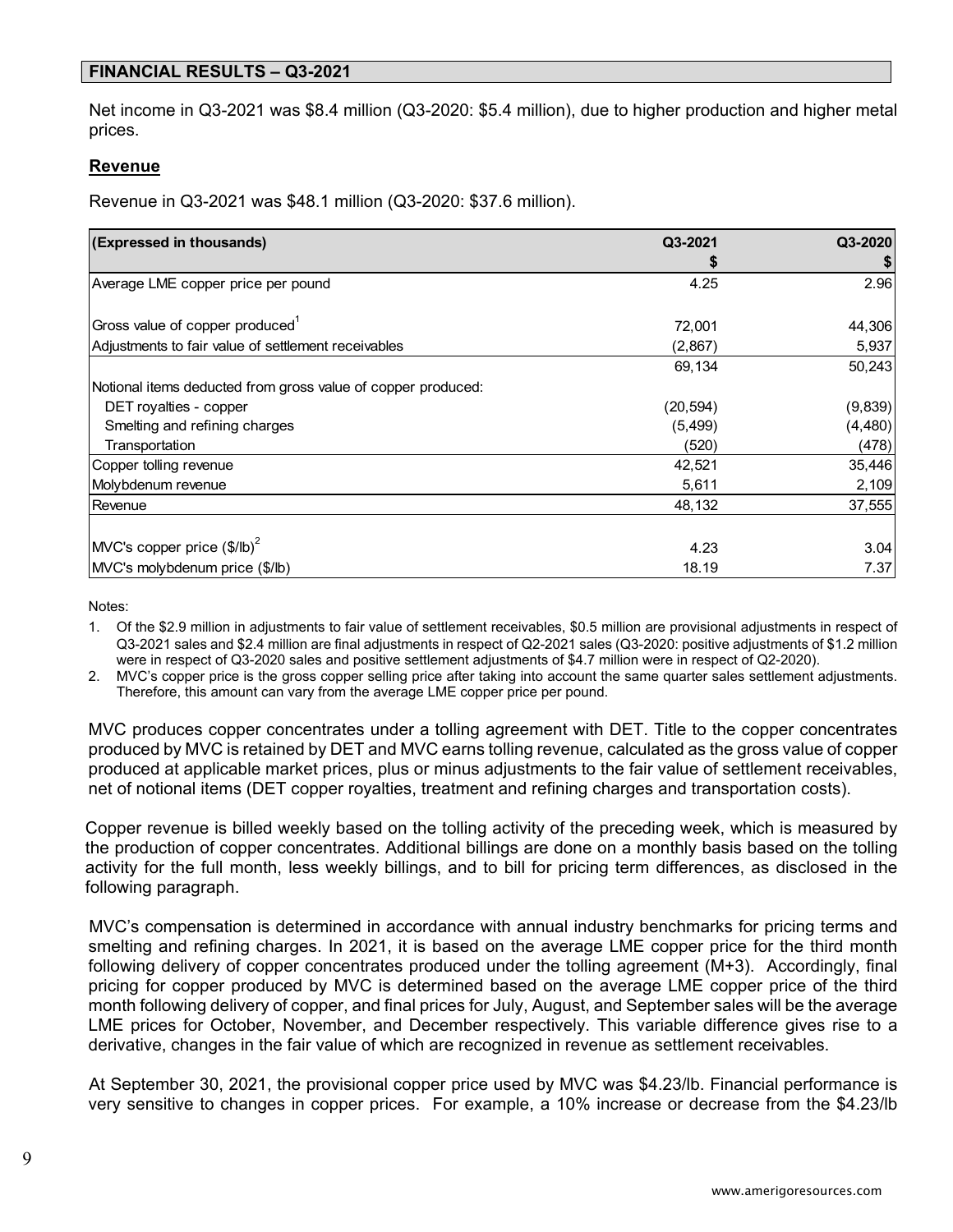provisional price used on September 30, 2021 would result in a \$7.2 million change in revenue in Q4-2021 in respect of Q3-2021 production.

DET royalties on copper production are a notional item deducted from MVC's gross value of copper produced. In Q3-2021, DET notional copper royalties were \$20.6 million (Q3-2020: \$9.8 million) due to higher copper prices.

We disclose the terms for DET notional copper royalties and molybdenum royalties under Agreements with Codelco's DET (page 17).

Molybdenum produced by MVC is predominantly sold under a written sales agreement with Molymet. Revenue is billed monthly based on the quantity of concentrates delivered during the preceding month. Molymet can elect different pricing terms monthly. For July, August, and September 2021 pricing terms range from M to M+2 respectively in respect of the average Platt's molybdenum dealer oxide price of the month of sale. This variable difference also gives rise to a derivative, which is valued at fair value through profit or loss.

In Q3-2021, MVC's molybdenum sales price was \$18.19/lb (Q3-2020: \$7.37/lb).

## **Tolling and Production Costs**

| (Expressed in thousands)                  | Q3-2021 | Q3-2020 |
|-------------------------------------------|---------|---------|
|                                           |         |         |
| Direct tolling and production costs       |         |         |
| Power costs                               | 7,503   | 7,801   |
| Direct labour                             | 2,776   | 2,770   |
| Grinding media                            | 2,177   | 1,957   |
| Lime costs                                | 1,628   | 2,094   |
| Other direct tolling / production costs   | 13,128  | 7,965   |
|                                           | 27,212  | 22,587  |
| Depreciation and amortization             | 4,325   | 4,270   |
| Administration                            | 1,288   | 1,448   |
| DET royalties - molybdenum                | 1,115   | 267     |
| Tolling and production costs              | 33,940  | 28,572  |
| Unit tolling and production costs (\$/lb) | 2.01    | 1.91    |

During Q3-2021, power costs decreased by \$0.3 million or 4% compared to Q3-2020 mostly due to a 1% decrease in power consumption at MVC combined with a 3% decrease in power costs. Power costs in Q3- 2021 were \$0.0922/kWh (Q3-2020: \$0.0968/kWh).

During Q3-2021, grinding media increased by \$0.2 million compared to Q3-2020 due to higher steel prices.

Lime costs decreased \$0.5 million due to decreased consumption and a lower price of lime.

In aggregate, other direct tolling and production costs increased by \$5.2 million in Q3-2021 due mostly to an increase in inventory adjustments of \$2.6 million due to higher deliveries than production in the quarter. Other increases include an increase of maintenance of \$0.8 million in connection with the annual plant maintenance shut down, \$0.5 million in molybdenum production costs, historic tailings extraction of \$0.4 million, process control, environmental and safety costs of \$0.5 million, an increase in subcontractors support services and copper reagents of \$0.5 million and an increase in filtration costs of \$0.1 million. This increase in costs was offset by a decrease in industrial water costs of \$0.2 million.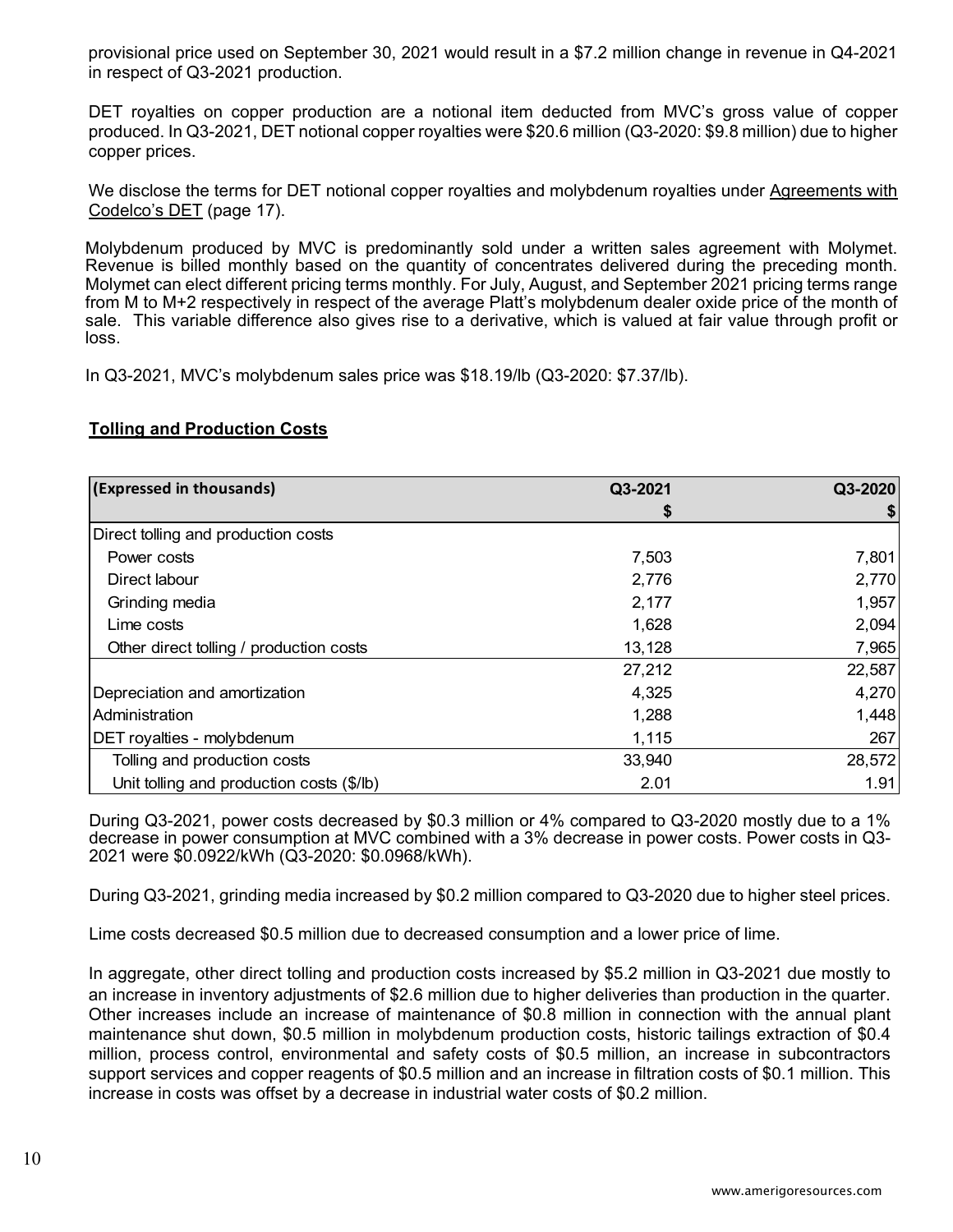| (Expressed in thousands)                      | Q3-2021 | Q3-2020 |
|-----------------------------------------------|---------|---------|
|                                               |         |         |
| Other direct tolling costs                    |         |         |
| Inventory adjustments                         | 3,100   | 461     |
| Maintenance, excluding labour                 | 2,313   | 1,539   |
| Molybdenum production costs                   | 2,080   | 1,552   |
| Historic tailings extraction                  | 1,649   | 1,264   |
| Process control, environmental and safety     | 1,158   | 644     |
| Industrial water                              | 886     | 1,105   |
| Subcontractors, support services              | 833     | 549     |
| Copper reagents                               | 830     | 636     |
| Filtration and all other direct tolling costs | 279     | 215     |
|                                               | 13,128  | 7,965   |

| (S/lb Cu)                                     | Q3-2021 | Q3-2020 |
|-----------------------------------------------|---------|---------|
| Other direct tolling costs                    |         |         |
| Inventory adjustments                         | 0.19    | 0.03    |
| Maintenance, excluding labour                 | 0.14    | 0.10    |
| Molybdenum production costs                   | 0.13    | 0.11    |
| Historic tailings extraction                  | 0.10    | 0.09    |
| Process control, environmental and safety     | 0.07    | 0.04    |
| Industrial water                              | 0.06    | 0.08    |
| Subcontractors, support services              | 0.05    | 0.04    |
| Copper reagents                               | 0.05    | 0.04    |
| Filtration and all other direct tolling costs | 0.02    | 0.01    |
|                                               | 0.82    | 0.54    |

Depreciation and amortization in Q3-2021 were \$4.3 million (Q3-2020: \$4.3 million).

Administration expenses during Q3-2021 were \$1.3 million (Q3-2020: \$1.4 million).

DET royalties for molybdenum in Q3-2021 were \$1.1 million (Q3-2020: \$0.3 million) due to higher molybdenum prices.

#### **Other Gains and Expenses**

Other expenses of \$1.5 million in Q3-2021 (Q3-2020: \$0.9 million) are costs not related to MVC's production operations and include:

- General and administration expenses of \$1.0 million (Q3-2020: \$0.6 million) including salaries, management, and professional fees of \$0.6 million (Q3-2020: \$0.5 million), office and general expenses of \$0.2 million (Q3-2020: \$0.1 million) and share-based payments of \$0.2 million (Q3-2020: \$nil).
- A \$0.1 million charge associated with the derivative to related parties (Q3-2020: \$0.3 million), including actual amounts paid or accrued to related parties of \$0.3 million (Q3-2020: \$0.3 million) and a decrease in the derivative's fair value of \$0.2 million (Q3-2020: \$nil).
- Other losses of \$0.5 million (Q3-2020: \$nil). In Q3-2021 there was a foreign exchange loss recorded for \$0.5 million (Q3-2020: \$ 0.1 million).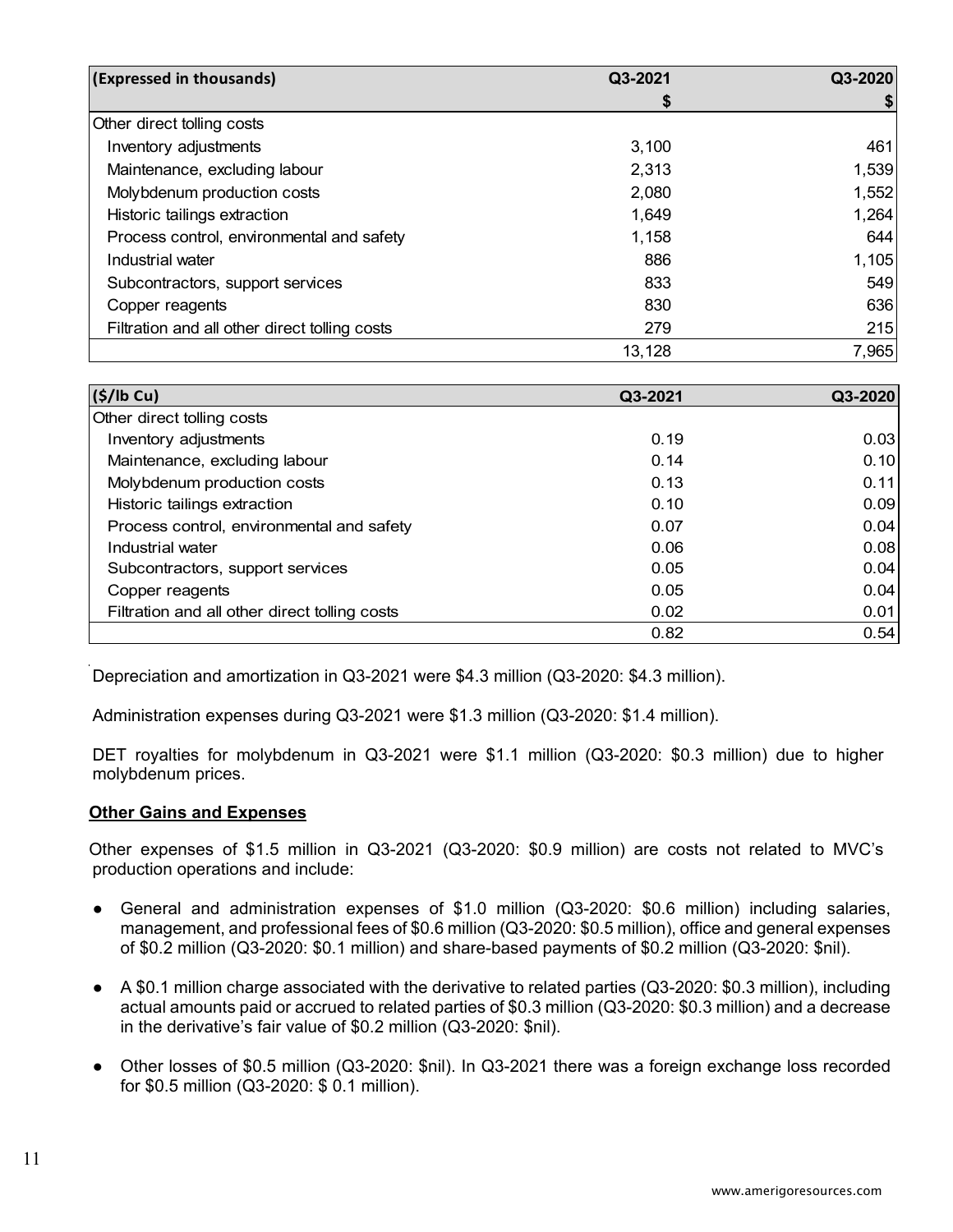The Company's finance expense in Q3-2021 was \$1.1 million (Q3-2020: \$0.8 million) which includes interest on loans, leases, and bank charges of \$0.5 million (Q3-2020: \$1.2 million), as well as fair value changes on interest rate swaps ("IRS") of \$0.6 million (Q3-2020: recovery of \$0.4 million).

Income tax expense in Q3-2021 was \$3.1 million, including \$3.6 million in current tax and \$0.5 million in deferred income tax recovery. In Q3-2020 the Company had an income tax expense of \$1.9 million.

Deferred income tax recovery or expense results from the changes to deferred income tax liabilities, arising predominantly from the differences between the book and tax values of MVC's property, plant and equipment. Deferred tax liabilities do not represent income tax payable.

### **Cash Cost and Total Cost**

Cash cost and total cost are non-IFRS measures prepared on a basis consistent with the industry standard Brook Hunt definitions.

The Company believes that these non-IFRS performance measures provide key performance measures used by management to monitor operating performance, assess corporate performance, and to plan and assess the overall effectiveness and efficiency of Amerigo's operations. These performance measures commonly used in the mining industry and are not defined under IFRS. Cash cost is the aggregate of smelting and refining charges, tolling/production costs net of inventory adjustments and administration costs, net of by-product credits. Total Costs include cash costs plus royalty expenses, by-product credits, and depreciation and amortization.

As these performance measures are not standardized financial measures under IFRS, the amounts presented may not be comparable to similar financial measures disclosed by other mining companies. These performance measures should not be considered in isolation as a substitute for measures of performance in accordance with IFRS.

A reconciliation of tolling and production costs to cash cost and total cost in Q3-2021 and Q3-2020 is presented below:

| (Expressed in thousands)        | Q3-2021   | Q3-2020  |
|---------------------------------|-----------|----------|
|                                 | S         |          |
| Tolling and production costs    | 33,940    | 28,572   |
| Add (deduct):                   |           |          |
| DET notional royalties - copper | 20,594    | 9,839    |
| Smelting and refining           | 5,499     | 4,480    |
| Transportation costs            | 520       | 478      |
| Inventory adjustments           | (3, 101)  | (461)    |
| By-product credits              | (5,611)   | (2, 109) |
| Total cost                      | 51,841    | 40,799   |
| Deduct:                         |           |          |
| DET notional royalties - copper | (20, 594) | (9,839)  |
| DET royalties - molybdenum      | (1, 115)  | (267)    |
|                                 | (21, 709) | (10,106) |
| Depreciation and amortization   | (4, 325)  | (4, 270) |
| Cash cost                       | 25,807    | 26,423   |
| Pounds of copper tolled from    |           |          |
| fresh and old tailings          | 15.99     | 14.68    |
| Cash cost (\$/lb)               | 1.62      | 1.80     |
| Total cost (\$/lb)              | 3.24      | 2.78     |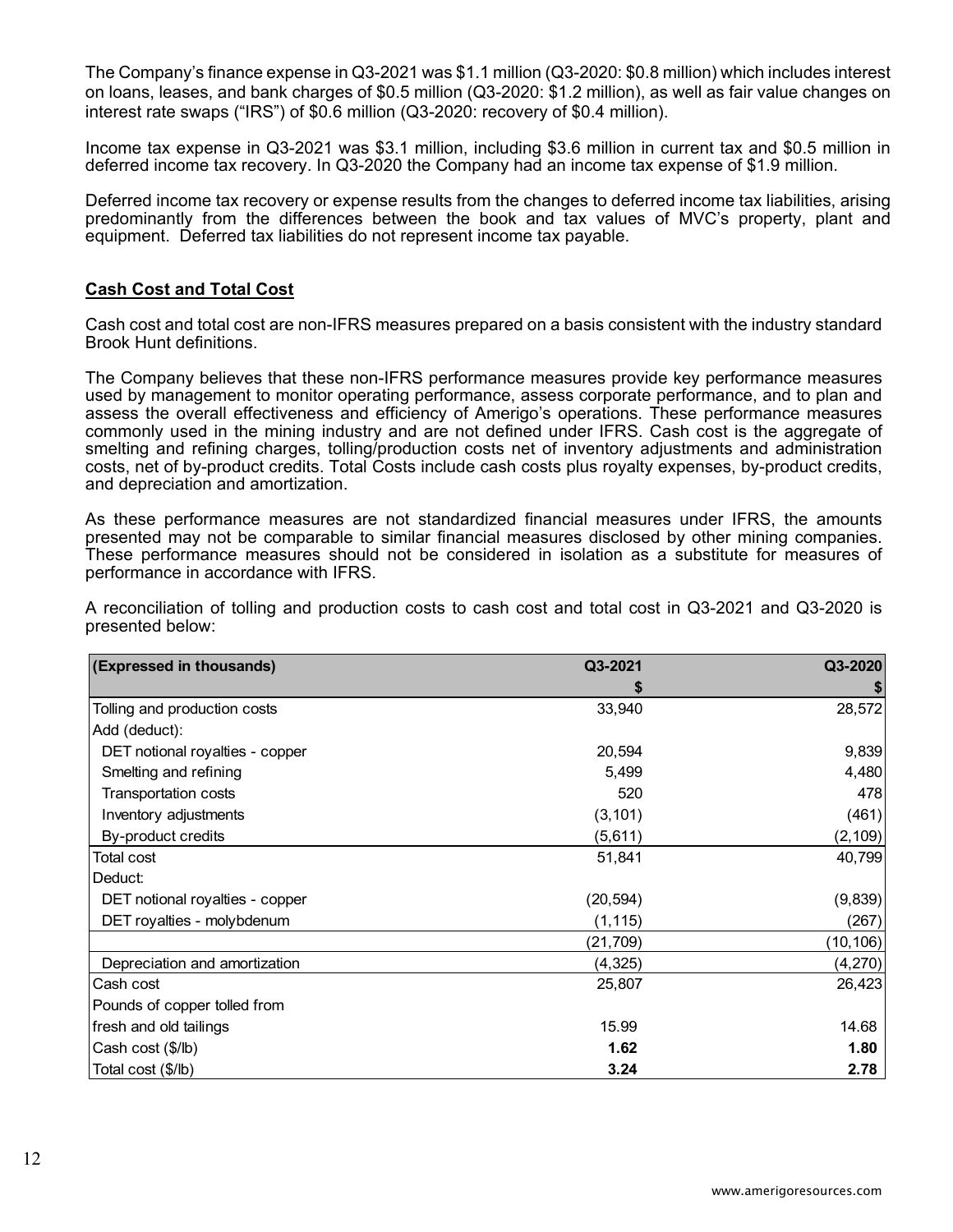The Company's trailing quarterly cash costs (\$/lb of copper produced) were:

| (\$/lb of copper produced) | Q3-2021 | Q2-2021 | Q1-2021 | Q4-2020 | Q3-2020 |
|----------------------------|---------|---------|---------|---------|---------|
| Power costs                | 0.47    | 0.54    | 0.52    | 0.50    | 0.54    |
| Smelting & refining        | 0.35    | 0.33    | 0.31    | 0.30    | 0.31    |
| Lime                       | 0.10    | 0.12    | 0.13    | 0.13    | 0.14    |
| Grinding media             | 0.14    | 0.14    | 0.16    | 0.14    | 0.14    |
| Administration             | 0.08    | 0.08    | 0.08    | 0.06    | 0.10    |
| Transportation             | 0.03    | 0.03    | 0.03    | 0.03    | 0.03    |
| <b>Other direct costs</b>  | 0.80    | 0.89    | 0.88    | 0.72    | 0.68    |
| By-product credits         | (0.35)  | (0.32)  | (0.23)  | (0.23)  | (0.14)  |
| Cash Cost                  | \$1.62  | \$1.81  | \$1.88  | \$1.65  | \$1.80  |

Cash cost in Q3-2021 decreased primarily due to increased production compared to Q3-2020 as well as an increase in by-product credits from the increase in both the molybdenum market price and production during the quarter.

The Company's trailing quarterly total costs (\$/lb of copper produced) were:

| (\$/lb of copper produced)              | Q3-2021 | Q2-2021 | Q1-2021 | Q4-2020 | Q3-2020 |
|-----------------------------------------|---------|---------|---------|---------|---------|
| Cash cost                               | 1.62    | 1.81    | 1.88    | 1.65    | 1.80    |
| <b>DET</b> notional royalites/royalties | 1.35    | 1.39    | 1.07    | 0.78    | 0.69    |
| Amortization/depreciation               | 0.27    | 0.29    | 0.28    | 0.27    | 0.29    |
| <b>Total Cost</b>                       | \$3.24  | \$3.49  | \$3.23  | \$2.70  | \$2.78  |

Total cost in Q3-2021 was \$3.24/lb (Q3-2020: \$2.78/lb), due to a \$0.66/lb increase in DET notional royalties mitigated by a \$0.18/lb decrease in cash cost and a \$0.02/lb decrease in depreciation.

# **FINANCIAL RESULTS – NINE MONTHS ENDED SEPTEMBER 30, 2021**

YTD-2021, the Company generated net income of \$30.9 million or \$0.17 EPS (YTD-2020: net loss of \$2.2 million or \$0.01 LPS).

Revenue YTD-2021 was \$147.5 million (YTD-2020: \$79.2 million) and tolling and production costs were \$95.3 million (YTD-2020: \$79.5 million), resulting in a gross profit of \$52.2 million (YTD-2020: gross loss of \$0.3 million).

Revenue was positively impacted by higher production and stronger copper prices.

Other expenses were \$5.4 million (YTD-2020: other gains of \$0.2 million).

YTD-2021 finance expense was \$4.1 million (YTD-2020: \$4.5 million) and the Company posted an income tax expense of \$11.7 million (YTD-2020: recovery of \$2.4 million), driven by higher pre-tax income in the current year.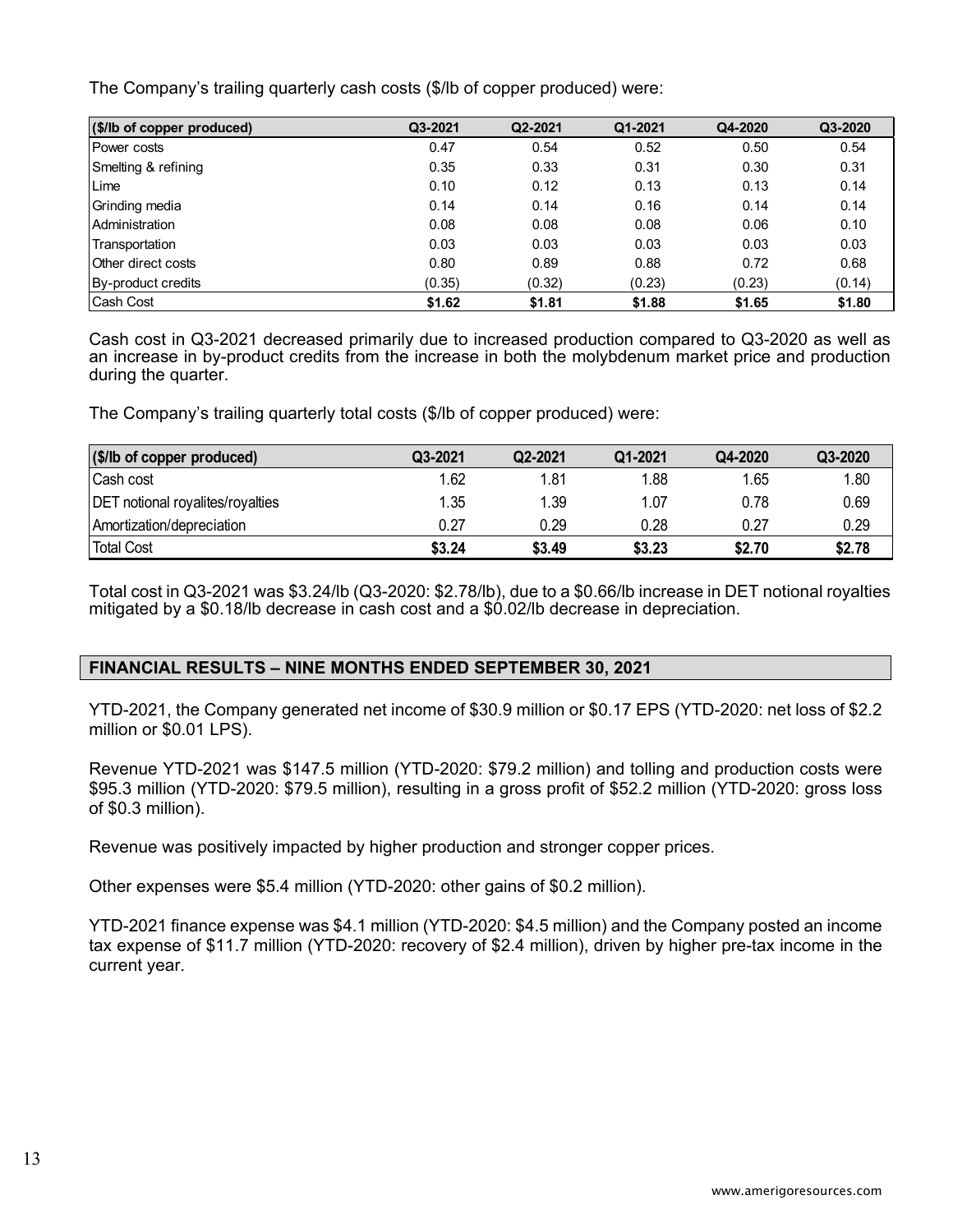## **COMPARATIVE PERIODS**

Amerigo's quarterly financial statements are reported under IFRS applicable to interim financial reporting.

The following tables provide highlights from Amerigo's financial statements of quarterly results for the past eight quarters.

|                           | Q3-2021 | Q2-2021 | Q1-2021 | Q4-2020 |
|---------------------------|---------|---------|---------|---------|
|                           |         |         |         | \$      |
|                           |         |         |         |         |
| Total revenue (thousands) | 48,132  | 50,503  | 48,907  | 47,188  |
| Net income (thousands)    | 8,420   | 11,586  | 10,925  | 8,307   |
| <b>EPS</b>                | 0.05    | 0.06    | 0.06    | 0.05    |
| <b>Diluted EPS</b>        | 0.05    | 0.06    | 0.06    | 0.04    |

|                               | Q3-2020 | Q2-2020 | Q1-2020 | Q4-2019 |
|-------------------------------|---------|---------|---------|---------|
|                               |         |         |         |         |
|                               |         |         |         |         |
|                               |         |         |         |         |
| Total revenue (thousands)     | 37,555  | 26,046  | 15,638  | 35,474  |
| Net income (loss) (thousands) | 5,388   | (3,602) | (4,029) | 633     |
| <b>EPS (LPS)</b>              | 0.03    | (0.02)  | (0.02)  |         |
| Diluted EPS (LPS)             | 0.03    | (0.02)  | (0.02)  |         |

Quarterly revenue variances result mostly from higher or lower copper deliveries (a factor of quarterly production), MVC's copper price (a factor of market prices) and adjustments to the fair value of settlement receivables.

The Company's revenues are highly sensitive to these variables, as summarized below:

|                                     | Q3-2021 | Q2-2021 | Q1-2021 | Q4-2020 | Q3-2020 | Q2-2020 | Q1-2020 | Q4-2019 |
|-------------------------------------|---------|---------|---------|---------|---------|---------|---------|---------|
| Copper sales/deliveries             | 16.9    | 15.1    | 15.1    | 15.9    | 15.0    | 13.7    | 11.8    | 15.5    |
| MVC's copper price                  | 4.23    | 4.37    | 4.08    | 3.52    | 3.04    | 2.61    | 2.35    | 2.76    |
| Settlement adjustments <sup>2</sup> | (2.37)  | 5.30    | 5.04    | 5.35    | 4.77    | 00)     | (3.01)  | 1.04    |

Notes:<br><sup>1</sup> Million pounds of copper sold under tolling agreements with DET.

 $1<sup>2</sup>$  Adjustments to fair value of copper settlement receivables from prior quarters, expressed in millions of dollars.

In Q4-2019, the copper price recovered, and the Company had positive settlement adjustments of \$1.0 million. In Q1-2020, copper deliveries declined as a result of lower production driven by MVC's water preservation efforts due to drought conditions in central Chile and low plant recoveries. Additionally, copper prices dropped sharply due to the global pandemic, affecting quarterly revenue, and resulting in \$3.0 million in negative adjustments to prior quarter sales. In Q2-2020, revenue was positively impacted by a recovery in copper prices, an increase in copper delivered during the quarter and reduced final copper adjustments to prior quarter sales. In Q3-2020, Q4-2020, and Q1-2021, revenue was again positively impacted by both an increase in copper prices and an increase in copper delivered during the quarter. In Q2-2021, the copper delivered remained consistent with the previous quarter, but the revenue was impacted by a further increase in the price of copper. In Q3-2021, revenue was positively impacted by an increase in copper delivered during the quarter and negatively impacted by a decrease in copper prices and negative settlement adjustments.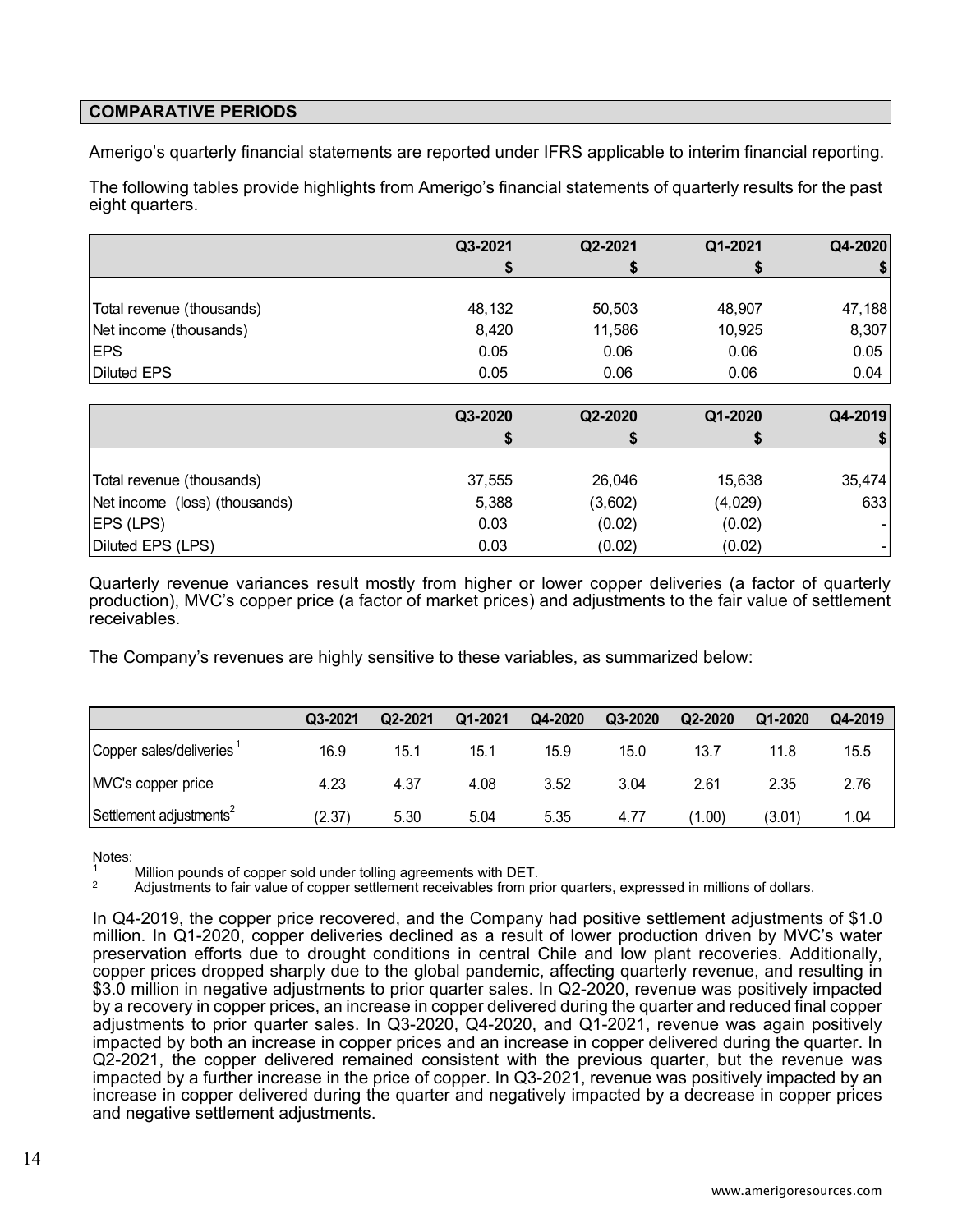In addition to revenue variances, the Company's quarterly results in the most recent eight quarters were also affected by higher or lower cost of sales:

|                                               | Q3-2021 | Q2-2021 | Q1-2021 | Q4-2020 | Q3-2020 | Q2-2020 | Q1-2020 | Q4-2019 |
|-----------------------------------------------|---------|---------|---------|---------|---------|---------|---------|---------|
| Tolling and production costs                  | 33.94   | 31.38   | 30.03   | 31.46   | 28.57   | 26.44   | 24.57   | 31.95   |
| Unit tolling and production cost <sup>2</sup> | 2.01    | 2.07    | .99     | .98     | 1.91    | .93     | 2.32    | 2.07    |

Notes:

 $\frac{1}{2}$  Million of dollars.

2 Tolling and production costs divided over pounds of copper delivered.

Tolling and production costs are affected by production levels, input costs (particularly power, lime and grinding media costs) and the depreciation or appreciation of the CLP to the U.S. dollar. In Q4-2019, tolling and production costs included \$2.3 million in signing bonuses paid to MVC workers, increasing unit costs as there was no higher output associated with this cost. Tolling and production costs declined in Q1-2020 due to a lower contractual power cost and other cost mitigation initiatives, but unit costs increased due to lower production levels in the quarter. In Q2-2020 and Q3-2020, total tolling and production costs increased due to higher production levels but decreased on a unit cost basis. In Q4-2020, tolling and production costs increased both in total and on a unit cost basis. In Q1-2021, total tolling and production costs decreased, but due to a decrease in production during the quarter, the unit cost increased. In Q2-2021, total tolling and production costs increased, but production during the quarter did not increase from the previous quarter, resulting in an increased unit cost. In Q3-2021, total tolling and production costs increased due to higher production levels but decreased on a unit cost basis.

## **FINANCIAL POSITION AND BORROWINGS**

## **Cash Flow from Operating Activities**

In YTD-2021, the Company generated net cash from operating activities of \$75.4 million (YTD-2020: \$15.1 million). Excluding the effect of changes in working capital accounts, the Company generated \$50.7 million in cash from operations in YTD-2021 (YTD-2020: \$9.4 million).

The Company operates in a cyclical industry with cash flow generating capacity closely correlated to market copper prices.

At September 30, 2021, the provisional copper price used by MVC was \$4.23/lb. Financial performance is very sensitive to changes in copper prices. For example, a 10% increase or decrease from the \$4.23/lb would result in a \$7.2 million change in revenue in Q4-2021.

#### **Cash Flow from Investing Activities**

YTD-2021, the Company received \$3.9 million from the sale of investments which were non-core investments, and which had experienced an increase in fair market value.

YTD-2021, the Company made payments of \$7.4 million (YTD-2020: \$1.8 million) which included \$5.7 million for Capex and \$1.7 million for capitalized maintenance.

#### **Cash Flow used in Financing Activities**

YTD-2021, the Company made debt repayments of \$52.5 million (YTD-2020: \$9.4 million) and received funds of \$33.8 million from a replacement term loan. YTD-2021 the Company made lease repayments of \$0.9 million (YTD-2020: \$1.0 million).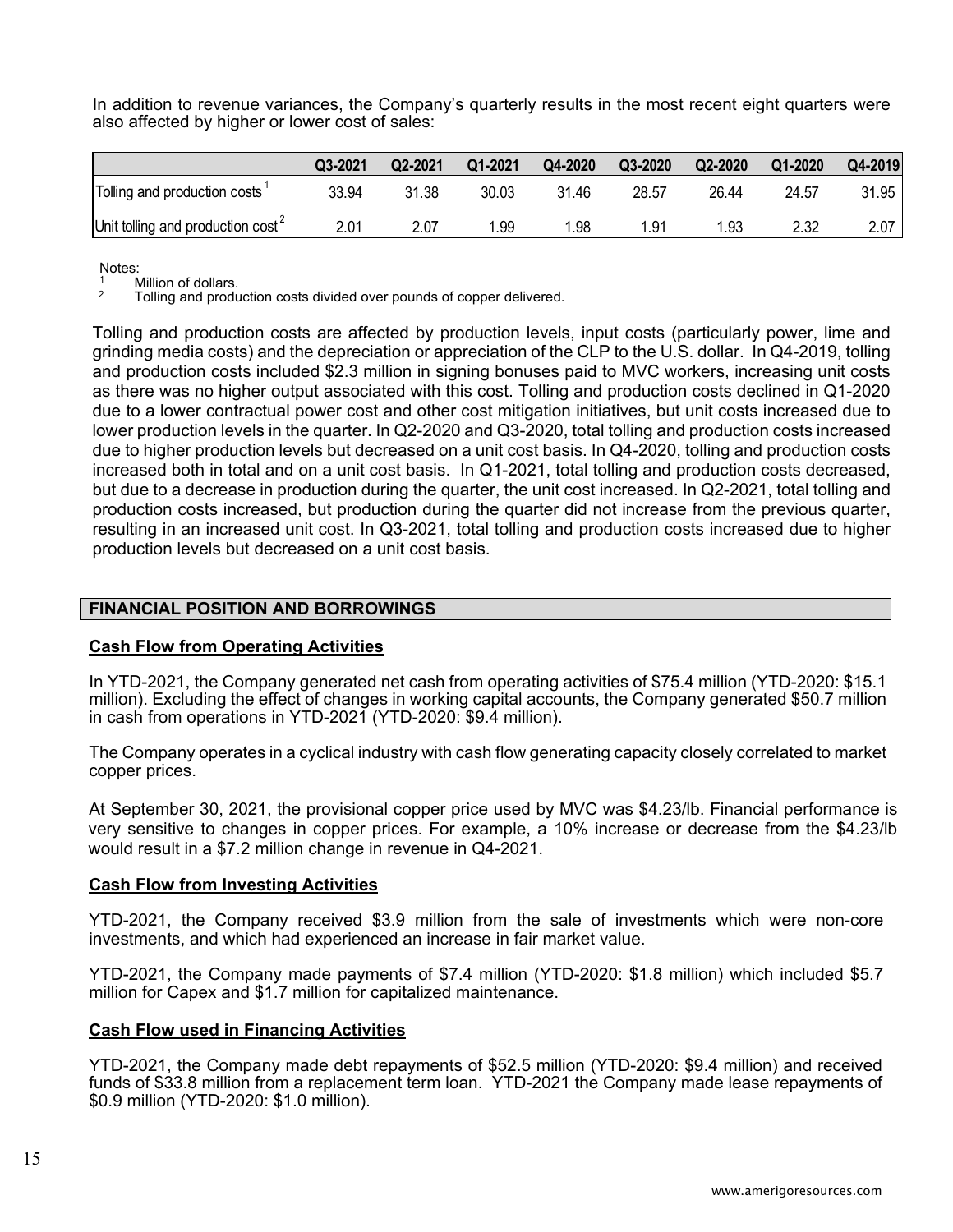In YTD-2021 no proceeds were received from stock options exercised as they were exercised on a cashless basis. YTD-2020 the Company received \$0.1 million in proceeds from various exercises of stock options.

#### **Financial Position**

On September 30, 2021, the Company held cash and cash equivalents of \$64.9 million (December 31, 2020: \$14.1 million), restricted cash of \$6.4 million (December 31, 2020: \$nil) and had working capital of \$21.6 million (December 31, 2020: working capital deficiency of \$6.1 million).

With the improved cash balance and financial flexibility at September 30, 2021, Amerigo has commenced a substantial issuer bid to purchase for cancellation from Amerigo shareholders who choose to participate up to Cdn\$25 million in value of its common shares. Amerigo also reached a decision to reinstate the declaration and payment of dividends on a quarterly basis commencing in Q4- 2021 (see **Subsequent Events**).

#### **Borrowings**

| (Expressed in thousands)          | September 30, | December 31, |  |
|-----------------------------------|---------------|--------------|--|
|                                   | 2021          | 2020         |  |
|                                   |               |              |  |
| Consolidated bank loan (a)        |               | 46,463       |  |
| Term loan (b)                     | 34,202        |              |  |
| DET deferred settlements loan     | 1,851         | 7,305        |  |
|                                   | 36,053        | 53,768       |  |
| Comprise:                         |               |              |  |
| Current portion of long-term debt | 9.214         | 17,059       |  |
| Long-term debt                    | 26,839        | 36,709       |  |
|                                   | 36,053        | 53,768       |  |

(a) On March 25, 2015, MVC obtained a \$64.4 million loan facility to finance the Cauquenes Phase One expansion and on August 3, 2017, MVC obtained a \$35.3 million facility to finance the Cauquenes Phase Two expansion. On September 26, 2019, MVC completed a refinance of the Cauquenes Phase One and Phase Two loans. Under the refinance provisions, the principal outstanding on the Cauquenes loans was structured as a senior secured term loan facility (the "Consolidated Bank Loan") of \$56.3 million, with a repayment term of 4 years to September 26, 2023.

Interest on the Consolidated Bank Loan was synthetically fixed through an interest rate swap ("IRS"), accounted for at fair value through profit or loss, at a rate of 5.70% per annum for 80% of the facility. The remaining 20% of the facility was subject to a variable rate based on the US Libor six-month rate plus a margin of 2.85% per annum. The IRS had a term to September 26, 2023.

MVC had provided security on the Consolidated Bank Loan in the form of a charge on all of MVC's assets.

On June 29, 2021, MVC repaid the remaining outstanding principal amount of \$42.2 million on the Consolidated Bank Loan, along with accrued interest of \$0.3 million and an IRS break fee of \$2.3 million equal to the value of the IRS on June 29, 2021. For accounting purposes, this was treated as an extinguishment of debt within finance expense.

(b) On June 30, 2021, MVC entered into a new finance agreement (the "Finance Agreement") with a syndicate of two banks domiciled in Chile, pursuant to which MVC has been provided with a replacement term loan (the "Term Loan") in the amount of \$35.0 million and a working capital line of credit (the "Line of Credit") of up to \$15.0 million.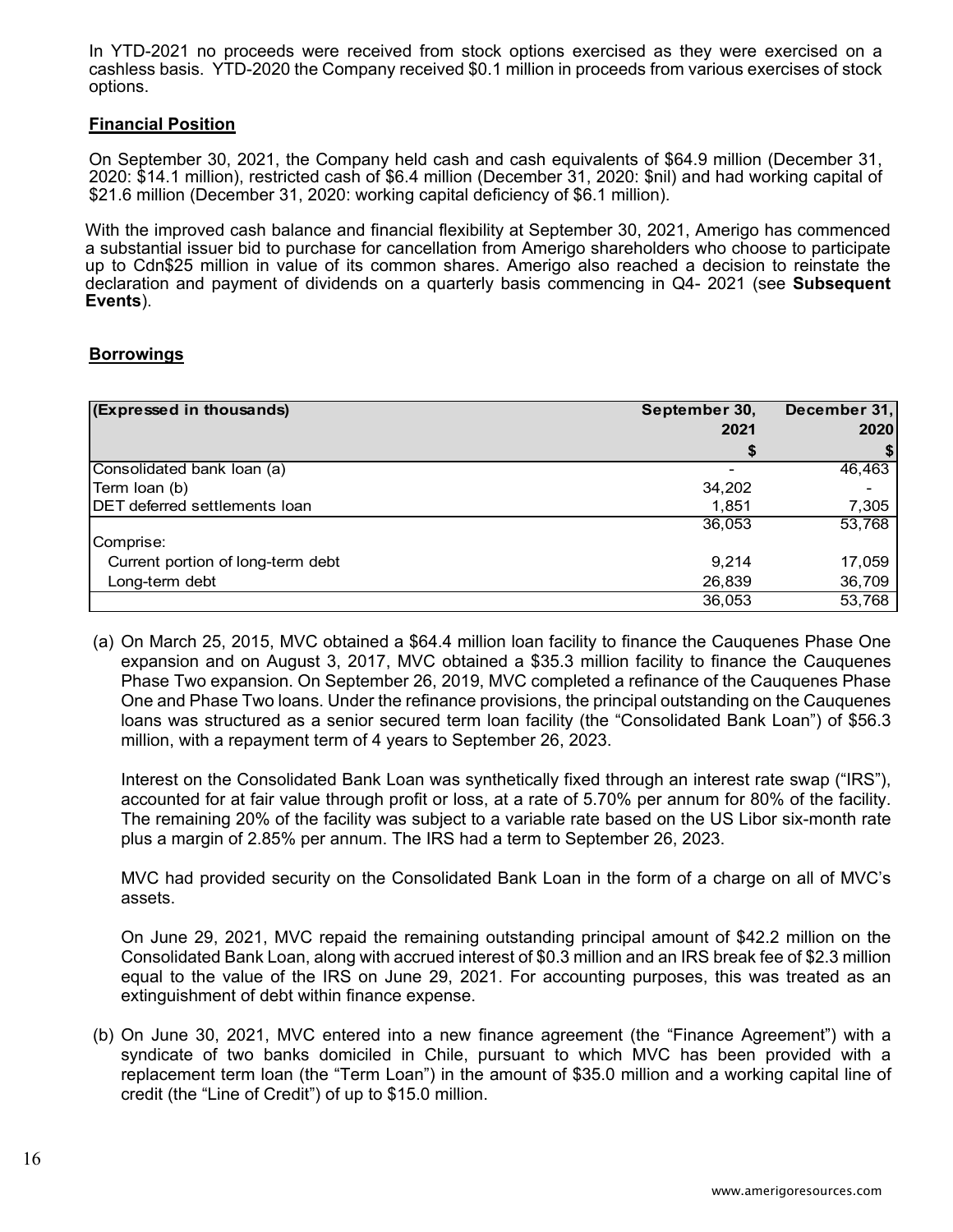The Term Loan has a 5-year term to June 30, 2026, with ten semi-annual installments of \$3.5 million each commencing on December 31, 2021, together with accrued interest. MVC may make early repayments without penalty in accordance with the provisions of the Finance Agreement. Interest on the Term Loan is synthetically fixed through an IRS, accounted for at fair value through profit or loss, at a rate of 5.48% per annum for 75% of the facility. The remaining 25% of the facility is subject to a variable rate based on the US Libor six-month rate, which on September 30, 2021 was 0.1655% per annum plus a margin of 3.90%. The IRS has a term to September 30, 2026. On September 30, 2021, the balance of the Term Loan was \$34.2 million.

The Line of Credit can be drawn in multiple disbursements and has an availability period until September 30, 2023. The repayment terms are of up to two years for each disbursement, counted from each disbursement date, and would consist of 4 equal semi-annual payments, with the first payments due six months from each disbursement date. The interest rate will be based on the US Libor sixmonth rate plus a margin to be defined on each disbursement date. At the date that US Libor is discontinued, the interest rate will be based on the ISDA 2020 IBOR Fallbacks Protocol. As of September 30, 2021, MVC has not drawn funds from the Line of Credit.

MVC is required to have a debt service reserve account to be funded monthly with 1/6 of the next debt payment (principal and interest) such that semi-annual debt payments are fully funded a month prior to the payment date, and a second reserve account of \$3.5 million to be released on January 1, 2025. On September 30, 2021, MVC held the required reserved funds in the amount of \$2.9 million and \$3.5 million, respectively, shown as restricted cash on Amerigo's statement of financial position.

MVC is required to meet two bank covenants semi-annually on June 30 and December 31: debt/EBITDA ratio (requirement =< 3) and net worth (requirement => \$100.0 million) which were met on June 30, 2021.

Upon entering into the Finance Agreement, MVC's cash in excess of \$15 million became available for future distribution to Amerigo shareholders. Going forward, MVC will be able to do one annual distribution to Amerigo shareholders, provided that MVC has a debt service coverage ratio of at least 1.4x in respect of its preceding year annual financial statements, MVC maintains cash of at least \$15 million after the distribution, and the amount to be distributed does not exceed 60% of free cash flow generated in the preceding year, which is defined as earnings before interest, taxes, depreciation and administration, less tax payments, less Capex, plus or minus changes in working capital less debt service.

MVC has provided security on the Finance Agreement in the form of a charge on all of MVC's assets.

## **Molybdenum Plant Expansion Lease**

In 2018, MVC entered into a lease of 201,903 Chilean Unidades de Fomento to finance the expansion of MVC's molybdenum plant. The lease has a term to November 2023, with monthly capital payments of approximately \$0.1 million, a balloon payment at the end of the lease term of approximately \$1.5 million and interest at a rate of 0.45% per month. The lease can be prepaid without penalty. On September 30, 2021, the lease obligation was \$3.9 million (December 31, 2020: \$5.6 million).

## **AGREEMENTS WITH CODELCO'S DET**

MVC has a contract with DET (the "DET Agreement") to process the fresh tailings from El Teniente and the tailings from the Cauquenes and Colihues historic tailings deposits. The DET Agreement has a term to 2037 for fresh tailings, the earlier of 2033 or deposit depletion for Cauquenes, and the earlier of 2037 or deposit depletion for Colihues.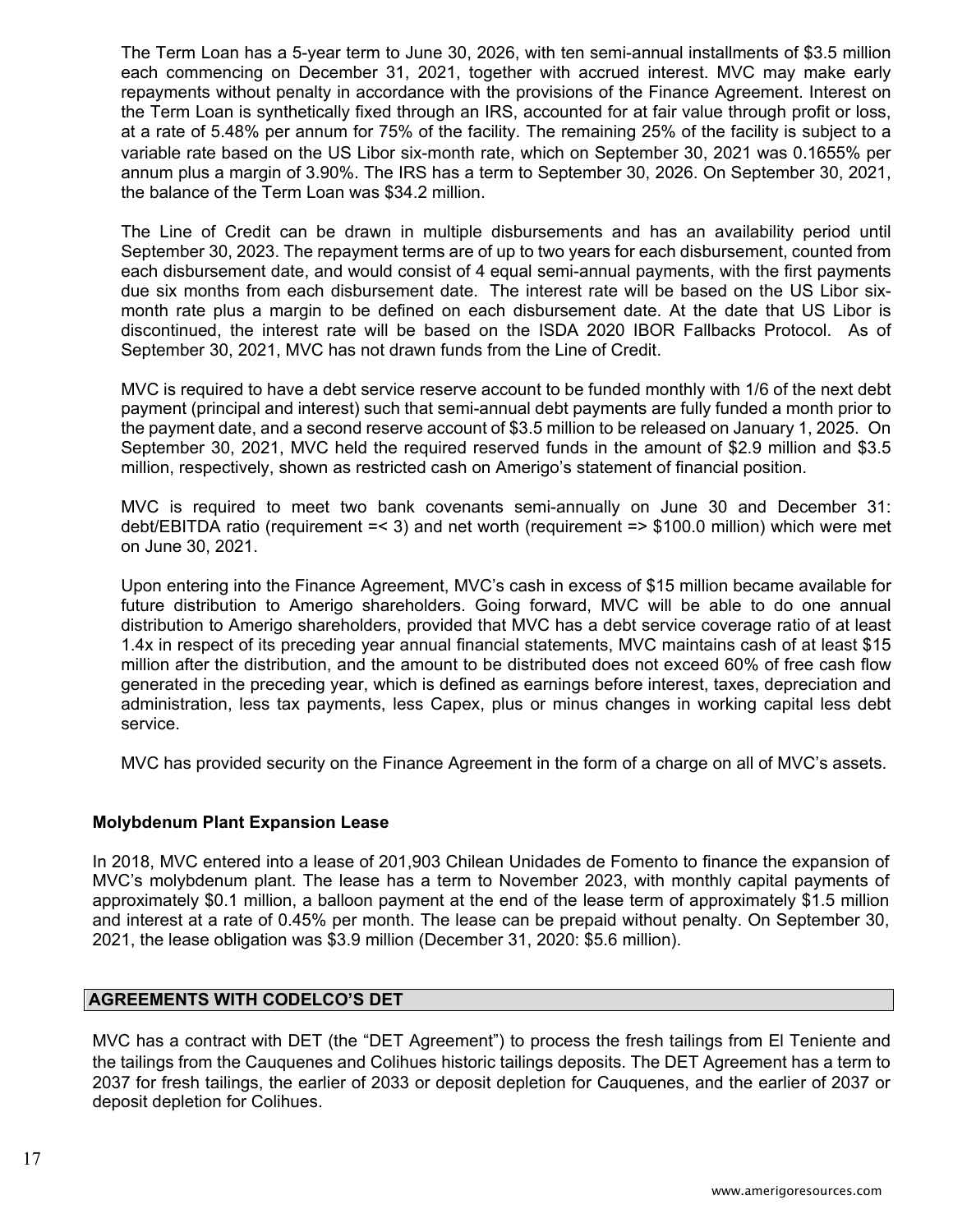The DET Agreement establishes a series of royalties payable by MVC to DET, calculated using the average LME copper price for the month of concentrate production.

The DET Agreement currently operates as a tolling contract under which title to the copper concentrates produced by MVC remains with DET. MVC earns tolling revenue, calculated as the gross value of copper produced at applicable market prices net of notional items. Notional items include treatment and refining charges, DET copper royalties and transportation costs.

Notional royalties for copper concentrates produced from fresh tailings are determined through a sliding scale formula tied to copper prices ranging from \$1.95/lb (13.5%) to \$4.80/lb (28.4%).

Notional royalties for copper concentrates produced from Cauquenes are determined through a sliding scale for copper prices ranging from \$1.95/lb (16%) to \$5.50/lb (39%).

Notional royalties for copper concentrates produced from Colihues are determined through a sliding scale for copper prices ranging from \$0.80/lb (3%) to \$4.27lb (30%). MVC intends to restart processing tailings from Colihues once the Cauquenes deposit is depleted.

MVC pays a sliding scale global molybdenum royalty for molybdenum prices between \$6.00/lb (3%) and \$40.00/lb (19.7%).

The DET Agreement anticipates that in the event monthly average copper prices fall below or rise above certain ranges and projections in the case of fresh tailings and Cauquenes tailings, and projections indicate the permanence of such prices over time, the parties will meet to review cost and notional royalty/royalty structures to maintain the DET Agreement's viability and the equilibrium of the benefits between the parties.

The DET Agreement also contains three early exit options exercisable by DET within 2021 and every three years thereafter only in the event of changes unforeseen at the time the DET Agreement was entered into. Amerigo has currently judged the probabilities of DET exercising any of these early exit options as remote.

#### **OTHER MD&A REQUIREMENTS**

#### **Transactions with Related Parties**

a) Derivative liability

Amerigo holds its interest in MVC through Amerigo International Holdings Corp. ("Amerigo International"), wholly owned by Amerigo except for certain outstanding Class A shares which are owned indirectly by Amerigo's founders (including Amerigo's current Executive Chairman). The Class A shares were issued in 2003 as part of a tax-efficient structure for payments granted as consideration to the founders transferring to Amerigo their option to purchase MVC.

The Class A shareholders are not entitled to any participation in the profits of Amerigo International, except for monthly payments, calculated as follows:

- \$0.01 for each pound of copper equivalent produced from DET tailings by MVC or any successor entity to MVC if the price of copper is under \$0.80/lb, or
- \$0.015 for each pound of copper equivalent produced from DET tailings by MVC or any successor entity to MVC if the price of copper is \$0.80/lb or more.

Under IFRS, the payments constitute a derivative financial instrument which needs to be measured at fair value at each reporting date. Changes in fair value are recorded in profit for the period.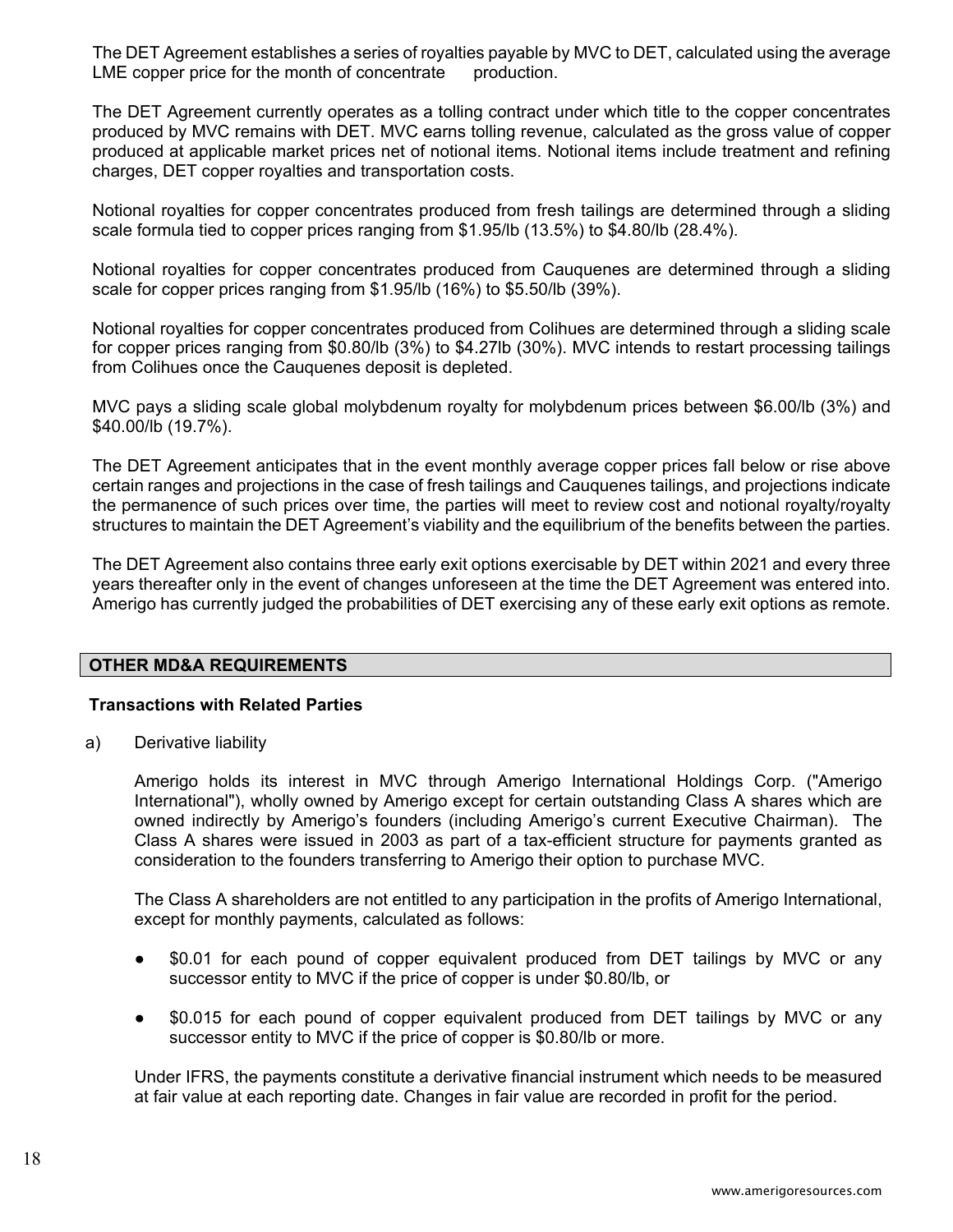The derivative expense includes the actual monthly payments described above and changes in the derivative's fair value.

In YTD-2021 \$0.8 million was paid or accrued to the Class A shareholders (YTD-2020: \$0.7 million) and the derivative's fair value decreased by \$0.3 million (YTD-2020: decreased by \$2.0 million), for a total derivative expense of \$0.5 million (YTD-2020: recovery of \$1.3 million).

At September 30, 2021, the derivative totalled \$10.8 million (December 31, 2020: \$11.3 million), with a current portion of \$1.2 million (December 31, 2020: \$1.2 million) and a long-term portion of \$9.6 million (December 31, 2020: \$10.1 million).

b) Directors' fees and remuneration to officers

 YTD-2021, the Company paid or accrued \$1.2 million in salaries and fees to companies associated with certain officers (2020: \$0.6 million). In the same period, Amerigo paid or accrued \$0.2 million in directors' fees (2020: \$0.2 million) and share-based payments of \$0.3 million (Q3-2020: \$nil). These transactions were in the ordinary course of business and measured at market rates determined on a cost recovery basis.

YTD-2021, 2,860,000 options were granted to Amerigo directors and officers (2020: 2,080,000 options).

## **Critical Accounting Estimates and Judgements**

Preparing interim financial statements requires management to make judgements, estimates and assumptions. This affects the application of accounting policies and reported amounts. Actual results may differ from these estimates.

In Q3-2021, management's significant judgements and the key sources of estimation uncertainty were consistent with those used to prepare Amerigo's 2020 annual consolidated financial statements. For more information, refer to Amerigo's annual consolidated financial statements for the year ended December 31, 2020, available on Amerigo's profile on SEDAR at www.sedar.com.

## **Disclosure Controls and Procedures**

Amerigo designs disclosure controls and procedures to provide reasonable assurance that all relevant information is communicated to senior management and to allow timely decisions regarding required disclosure.

Amerigo has a formal corporate disclosure policy and a Disclosure Policy Committee (the "DPC"). Amerigo's directors including Aurora Davidson (President and CEO) are members of the DPC.

Management has reasonable confidence that the Company's material information is made known to them in a timely manner, and that Amerigo's disclosure controls and procedures are effective on an ongoing basis.

## **Internal Controls over Financial Reporting ("ICFR")**

ICFR is a process designed to provide reasonable assurance on the reliability of financial reporting and the preparation of financial statements for external purposes under IFRS.

Amerigo's ICFR includes policies and procedures that: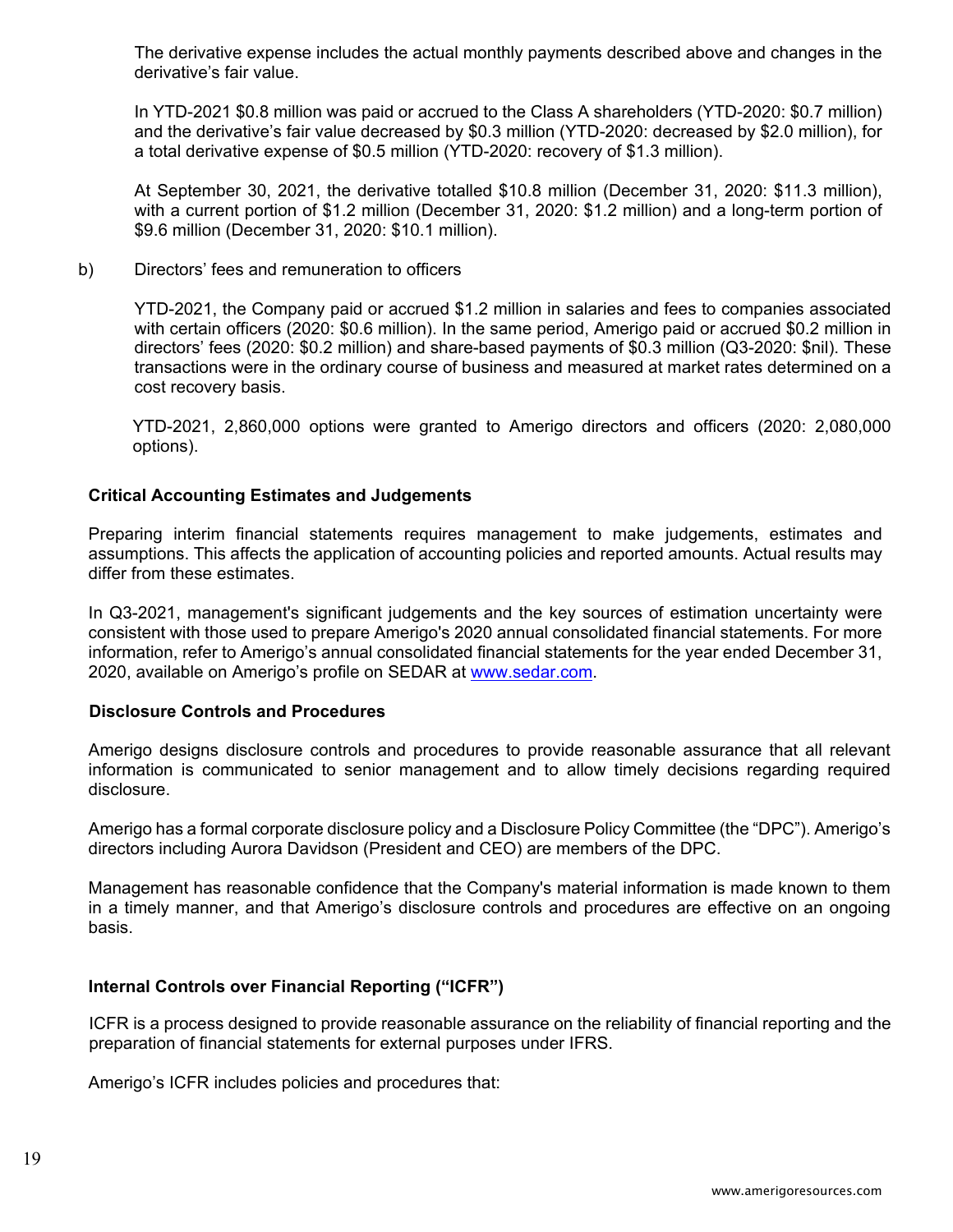- Pertain to the maintenance of records that accurately and fairly reflect the additions to and dispositions of Company assets;
- Provide reasonable assurance that transactions are recorded as necessary to permit preparation of financial statements under IFRS;
- Provide reasonable assurance that the Company's receipts and expenditures have the proper authorization of Amerigo's management and directors; and
- Provide reasonable assurance on the prevention or timely detection of unauthorized acquisition, use or disposition of Company assets that could have a material effect on the financial statements.

Any system of internal controls over financial reporting, no matter how well designed, has inherent limitations. Even those systems determined to be effective can provide only reasonable assurance on preparation and presentation of financial statements.

There were no changes in the quarter that materially affected, or are reasonably likely to affect, Amerigo's ICFR.

#### **Commitments**

- At September 30, 2021, MVC had a long-term agreement for the supply of 100% of MVC's power requirements to December 31, 2032. The agreement established minimum stand-by charges based on peak hour power supply calculations, estimated to range from \$0.9 to \$1.4 million per month.
- Amerigo has an agreement for the lease of office premises in Vancouver to December 1, 2021. Rent commitments under the agreement are approximately \$0.1 million.
- The DET Agreement has a Closure Plan clause requiring MVC and DET to jointly assess the revision of the closure plan for Cauquenes and compare it to the current DET plan. In the case of any variation in the interests of DET due to MVC's activities in the Cauquenes deposit, the parties will jointly evaluate the form of implementation and financing of or compensation for such variation. Until the estimation of the new closure plan is available, and the parties agree on the terms of compensation resulting from the revised plan, it is Amerigo's view there is no obligation to record a provision because the amount, if any, is not possible to determine.

#### **Subsequent Events**

Amerigo's Board of Directors (the "Board") has reached a decision to declare and pay steady dividends on a quarterly basis. Dividends will be declared at the discretion of the Board and will depend on the Company's financial results, other factors of relevance determined by the Board and the maintenance of appropriate levels of working capital.

On November 1, 2021, the Board declared a quarterly dividend of Cdn\$0.02 per share, payable on December 20, 2021 to shareholders of record as of November 30, 2021. Amerigo designates the entire amount of this taxable dividend to be an "eligible dividend" for purposes of the *Income Tax Act* (Canada), as amended from time to time.

#### **Securities Outstanding**

On November 1, 2021, Amerigo had 181,961,078 common shares and 11,051,671 options (exercisable at prices ranging from Cdn\$0.40 to Cdn\$1.29 per share) outstanding.

Additional information relating to the Company, including Amerigo's most recent Annual Information Form, is available on SEDAR at www.sedar.com.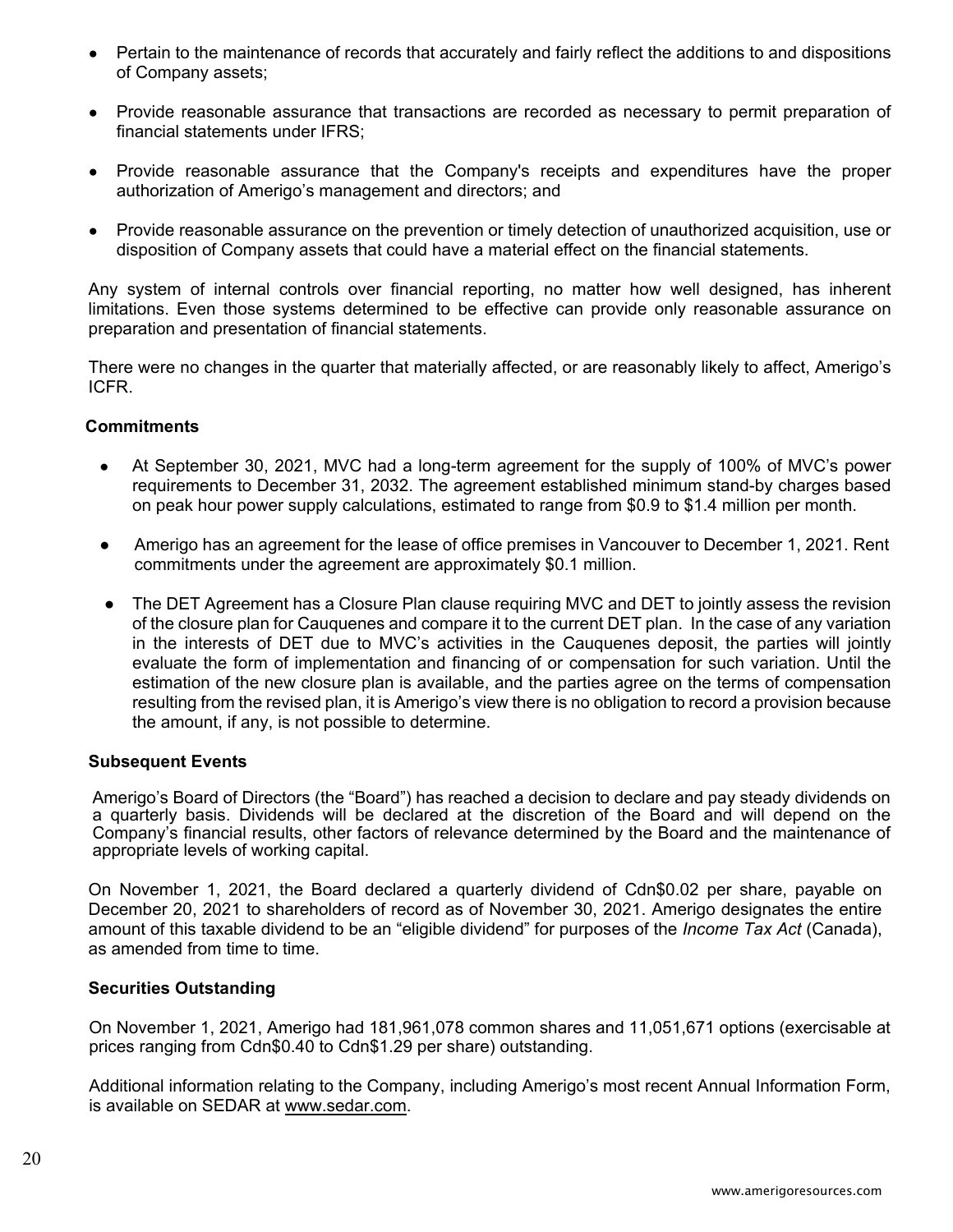# **Cautionary Statement on Forward-Looking Information**

This MD&A contains certain forward-looking information and statements as defined in applicable securities laws (collectively referred to as "forward-looking statements"). These statements relate to future events or the Company's future performance. All statements other than statements of historical fact are forwardlooking statements. The use of any of the words "anticipate", "plan", "continue", "estimate", "expect", "may", "will", "project", "predict", "potential", "should", "believe" and similar expressions is intended to identify forward-looking statements. These forward-looking statements include but are not limited to, statements concerning:

- forecasted production and operating costs;
- potential impact of COVID-19 on our business and operations;
- our strategies and objectives;
- our estimates of the availability and quantity of tailings, and the quality of our mine plan estimates;
- our estimates in respect of annual 2021 sustaining capital expenditures;
- the sufficiency of water reserves of Colihues to maintain projected Cauquenes tonnage processing in 2021 and future years;
- prices and price volatility for copper, molybdenum, and other commodities and of materials we use in our operations;
- the demand for and supply of copper, molybdenum, and other commodities and materials that we produce, sell and use;
- sensitivity of our financial results and share price to changes in commodity prices;
- our financial resources and our expected ability to meet our obligations for the next 12 months;
- the expected amount of MVC's annual free cash flow that will become available for distribution to Amerigo shareholders each year during the term of the Term Loan;
- our assessment of the probabilities of DET exercising its early exit options under the DET Agreement as remote;
- interest and other expenses;
- domestic and foreign laws affecting our operations;
- our tax position and the tax rates applicable to us;
- our ability to comply with our loan covenants;
- the production capacity of our operations, our planned production levels and future production;
- hazards inherent in the mining industry causing personal injury or loss of life, severe damage to or destruction of property and equipment, pollution or environmental damage, claims by third parties and suspension of operations
- estimates of asset retirement obligations and other costs related to environmental protection;
- our future capital and production costs, including the costs and potential impact of complying with existing and proposed environmental laws and regulations in the operation and closure of our operations;
- repudiation, nullification, modification or renegotiation of contracts;
- our financial and operating objectives;
- our environmental, health and safety initiatives;
- the outcome of legal proceedings and other disputes in which we may be involved;
- the outcome of negotiations concerning metal sales, treatment charges and royalties;
- disruptions to the Company's information technology systems, including those related to cybersecurity;
- our dividend policy; and
- general business and economic conditions.

These forward-looking statements involve known and unknown risks, uncertainties and other factors that may cause actual results or events to differ materially from those anticipated in such statements. Inherent in forward-looking statements are risks and uncertainties beyond our ability to predict or control, including risks that may affect our operating or capital plans; risks generally encountered in the permitting and development of mineral projects such as unusual or unexpected geological formations, negotiations with government and other third parties, unanticipated metallurgical difficulties, delays associated with permits,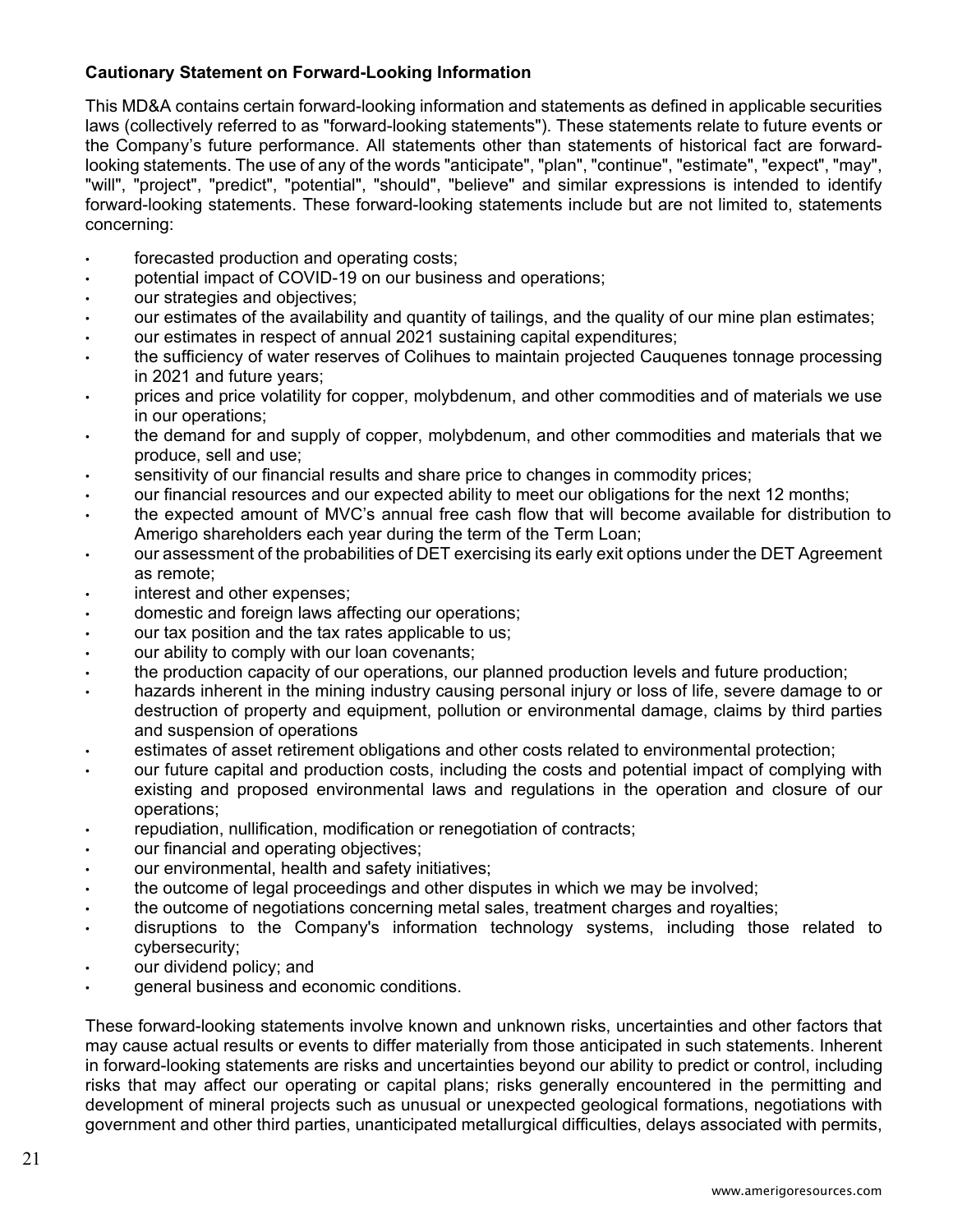approvals and permit appeals, ground control problems, adverse weather conditions, process upsets and equipment malfunctions; risks associated with labour disturbances and availability of skilled labour and management; risks related to the potential impact of global or national health concerns, including COVID-19, and the inability of employees to access sufficient healthcare; government or regulatory actions or inactions, fluctuations in the market prices of our principal commodities, which are cyclical and subject to substantial price fluctuations; risks created through competition for mining projects and properties; risks associated with lack of access to markets; risks associated with availability of and our ability to obtain both tailings from Codelco's Division El Teniente's current production and historic tailings from tailings deposits; risks with respect to the ability of the Company to draw down funds from bank facilities and lines of credit, and the availability of and ability of the Company to obtain adequate funding on reasonable terms for expansions and acquisitions; mine plan estimates; risks posed by fluctuations in exchange rates and interest rates, as well as general economic conditions; risks associated with environmental compliance and changes in environmental legislation and regulation; risks associated with our dependence on third parties for the provision of critical services; risks associated with non-performance by contractual counterparties; title risks; social and political risks associated with operations in foreign countries; risks of changes in laws affecting our operations or their interpretation, including foreign exchange controls; and risks associated with tax reassessments and legal proceedings. Notwithstanding the efforts of the Company and MVC, there can be no guarantee that Amerigo's or MVC's staff will not contract COVID-19 or that Amerigo's and MVC's measures to protect staff from COVID-19 will be effective. Many of these risks and uncertainties apply not only to the Company and its operations, but also to Codelco and its operations. Codelco's ongoing mining operations provide a significant portion of the materials MVC processes and its resulting metals production, therefore these risks and uncertainties may also affect their operations and in turn have a material effect on the Company.

Actual results and developments are likely to differ, and may differ materially, from those expressed or implied by the forward-looking statements contained in this MD&A. Such statements are based on a number of assumptions which may prove to be incorrect, including, but not limited to, assumptions about:

- general business and economic conditions;
- interest and currency exchange rates;
- changes in commodity and power prices;
- acts of foreign governments and the outcome of legal proceedings;
- the supply and demand for, deliveries of, and the level and volatility of prices of copper and other commodities and products used in our operations;
- the ongoing supply of material for processing from Codelco's current mining operations;
- the grade and projected recoveries of tailings processed by MVC;
- the ability of the Company to profitably extract and process material from the Cauquenes tailings deposit;
- the timing of the receipt of and retention of permits and other regulatory and governmental approvals;
- our costs of production and our production and productivity levels, as well as those of our competitors;
- changes in credit market conditions and conditions in financial markets generally;
- our ability to procure equipment and operating supplies in sufficient quantities and on a timely basis;
- the availability of qualified employees and contractors for our operations;
- our ability to attract and retain skilled staff;
- the satisfactory negotiation of collective agreements with unionized employees;
- the impact of changes in foreign exchange rates and capital repatriation on our costs and results;
- costs of closure of various operations;
- market competition:
- tax benefits and tax rates:
- the outcome of our copper concentrate sales and treatment and refining charge negotiations;
- the resolution of environmental and other proceedings or disputes;
- the future supply of reasonably priced power;
- rainfall in the vicinity of MVC returning to normal levels;
- average recoveries for fresh tailings and Cauquenes tailings;
- our ability to obtain, comply with and renew permits and licenses in a timely manner; and